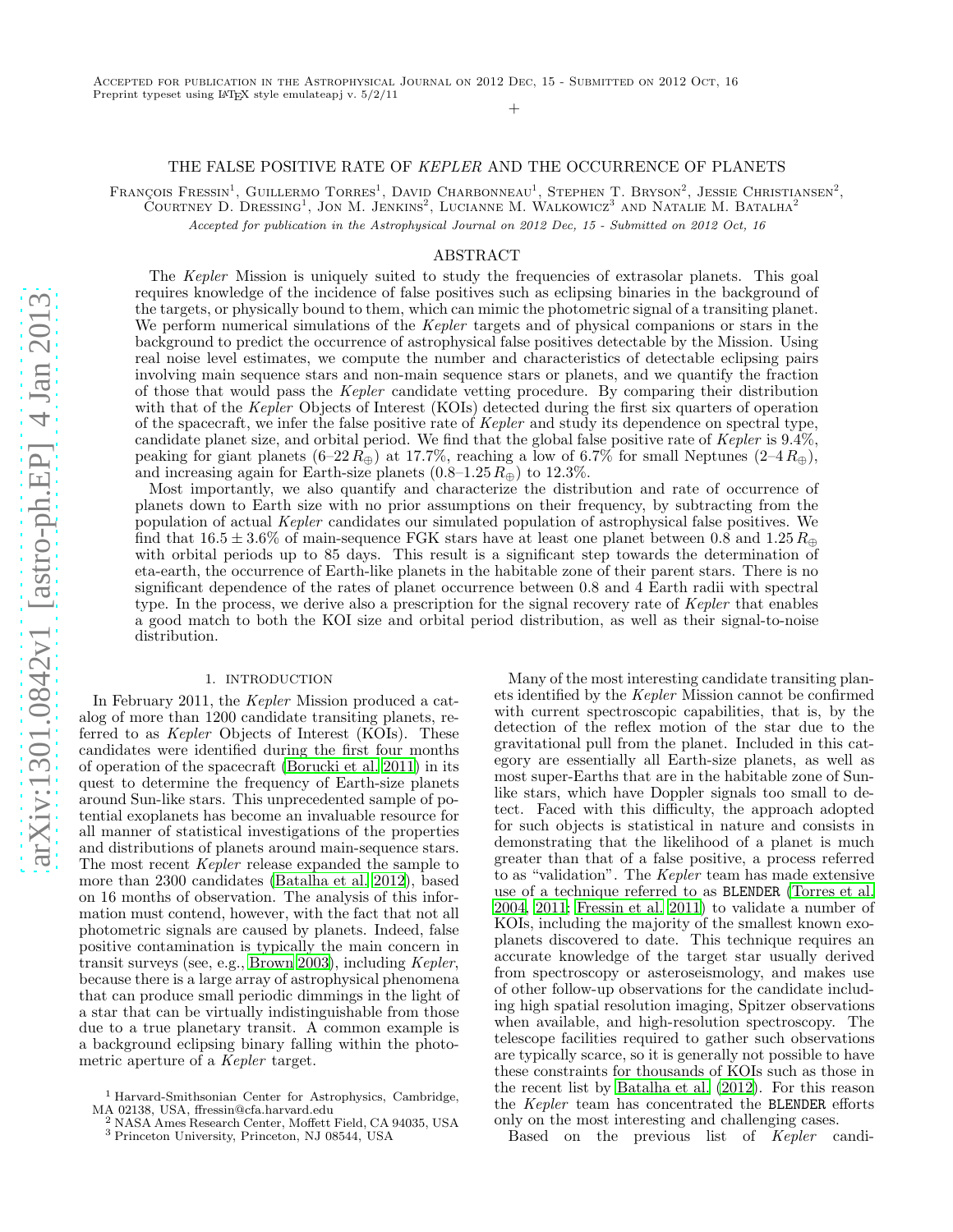dates by [Borucki et al. \(2011\)](#page-17-0) available to them, [Morton & Johnson \(2011\)](#page-18-3) (hereafter MJ11) investigated the false positive rate for KOIs, and its dependence on some of the candidate-specific properties such as brightness and transit depth. They concluded that the false positive rate is smaller than 10% for most of the KOIs, and less than 5% for more than half of them. This conclusion differs significantly from the experience of all previous transit surveys, where the rates were typically up to an order of magnitude larger (e.g., ∼80% for the HAT-Net survey; [Latham et al. 2009\)](#page-18-4). The realization that the Kepler rate is much lower than for the ground-based surveys allowed the community to proceed with statistical studies based on lists of mere candidates, without too much concern that false positive contamination might bias the results (e.g., [Howard et al. 2012\)](#page-18-5).

In their analysis MJ11 made a number of simplifying assumptions that allowed them to provide these first estimates of the false positive rate for Kepler, but that are possibly not quite realistic enough for the most interesting smaller signals with lower signal-to-noise ratios (SNRs). A first motivation for the present work is thus to improve upon those assumptions and at the same time to approach the problem of false positive rate determination in a global way, by numerically simulating the population of blends in greater detail for the entire sample of Kepler targets. A second motivation of this paper is to use our improved estimates of the false positive rate to extract the true frequencies of planets of different sizes (down to Earth-size) as well as their distributions in terms of host star spectral types and orbital characteristics, a goal to which the Kepler Mission is especially suited to contribute.

Regarding our first objective —the determination of the false positive rate of  $Kepler$ — the assumptions by MJ11 we see as potentially having the greatest impact on their results are the following:

- 1. The MJ11 false positive rate is based on an assumed 20% planet occurrence, with a power law distribution of planet sizes between 0.5 and  $20 R_{\oplus}$  (peaking at small planets) independently of the orbital period or stellar host characteristics. This is a rather critical hypothesis, as the frequency of the smallest or longest-period objects in the KOI sample is essentially unknown. The adoption of a given planet frequency to infer the false positive rate in poorly understood regions of parameter space is risky, and may constitute circular reasoning;
- 2. The scenarios MJ11 included as possible blends feature both background eclipsing binaries and eclipsing binaries physically associated with the target. However, other configurations that can also mimic transit signals were not considered, such as those involving larger planets transiting an unseen physical companion or a background star. These configurations are more difficult to rule out with follow-up observations, and BLENDER studies have shown that such scenarios are often the most common blend configuration for candidates that have been carefully vetted (see, e.g., [Batalha et al. 2011;](#page-17-3) [Cochran et al. 2011;](#page-17-4) [Ballard et al. 2011;](#page-17-5) [Fressin et al.](#page-18-6) [2012;](#page-18-6) [Gautier et al. 2012;](#page-18-7) [Borucki et al. 2012](#page-17-6));
- 3. A key ingredient in the MJ11 study is the strong constraint offered by the analysis of the motion of the cen-

troid of the target in and out of transit based the Kepler images themselves, which can exclude all chance alignments with background eclipsing binaries beyond a certain angular separation. They adopted for this angular separation a standard value of  $2^{\prime\prime}$  based on the single example of Kepler-10 b [\(Batalha et al. 2011](#page-17-3)), and then scaled this result for other KOIs assuming certain intuitive dependencies with target brightness and transit depth. As it turns out, those dependencies are not borne out by actual multi-quarter centroid analyses performed since, and reported by [Batalha et al. \(2012\)](#page-17-1);

- 4. MJ11 did not consider the question of detectability of both planets and false positives, and its dependence on the noise level for each Kepler target star as well as on the period and duration of the transit signals;
- 5. The overall frequency and distribution of eclipsing binaries in the Kepler field, which enters the calculation of the frequency of background blends, has been measured directly by the *Kepler* Mission itself (Prša et al. 2011; [Slawson et al. 2011](#page-18-9)), and is likely more accurate at predicting the occurrence of eclipsing binaries in the solar neighborhood than inferences from the survey of noneclipsing binary stars by [Raghavan et al. \(2010\)](#page-18-10), used by MJ11.

The above details have the potential to bias the estimates of the false positive rate by factors of several, especially for the smaller candidates with low signal-to-noise ratios. Indeed, recent observational evidence suggests the false positive rate may be considerably higher than claimed by MJ11. In one example, [Demory & Seager](#page-17-7)  $(2011)$  reported that a significant fraction  $(14\%)$  of the 115 hot Jupiter candidates they examined, with radii in the  $8-22R_{\oplus}$  range, show secondary eclipses inconsistent with the planetary interpretation. The false positive rate implied by the MJ11 results for the same radius range is only 4%. [Santerne et al. \(2012](#page-18-11)) recently conducted an extensive spectroscopic follow-up campaign using the HARPS and SOPHIE spectrographs, and observed a number of hot Jupiters with periods under 25 days, transit depths greater than 0.4%, and host star magnitudes  $Kp < 14.7$  in the *Kepler* bandpass. They reported finding a false positive rate of  $34.8 \pm 6.5\%$ . In contrast, the MJ11 results imply an average value of 2.7% for the same period, depth, and magnitude ranges, which is a full order of magnitude smaller.

We point out that [Morton \(2012\)](#page-18-12) recently published an automated validation procedure for exoplanet transit candidates based on a similar approach as the MJ11 work, with the improvement that it now considers background stars transited by planets as an additional source of potential blends (item  $#2$  above). However, the [Morton \(2012](#page-18-12)) work does not quantify the global false positive rate of Kepler, but focuses instead on false alarm probabilities for individual transit candidates. The methodology makes use of candidate-specific information such as the transit shape that was not explicitly considered in the actual vetting procedure used by the Kepler team to generate the KOI list. Here we have chosen to emulate the Kepler procedures to the extent possible so that we may make a consistent use of the KOI list as published.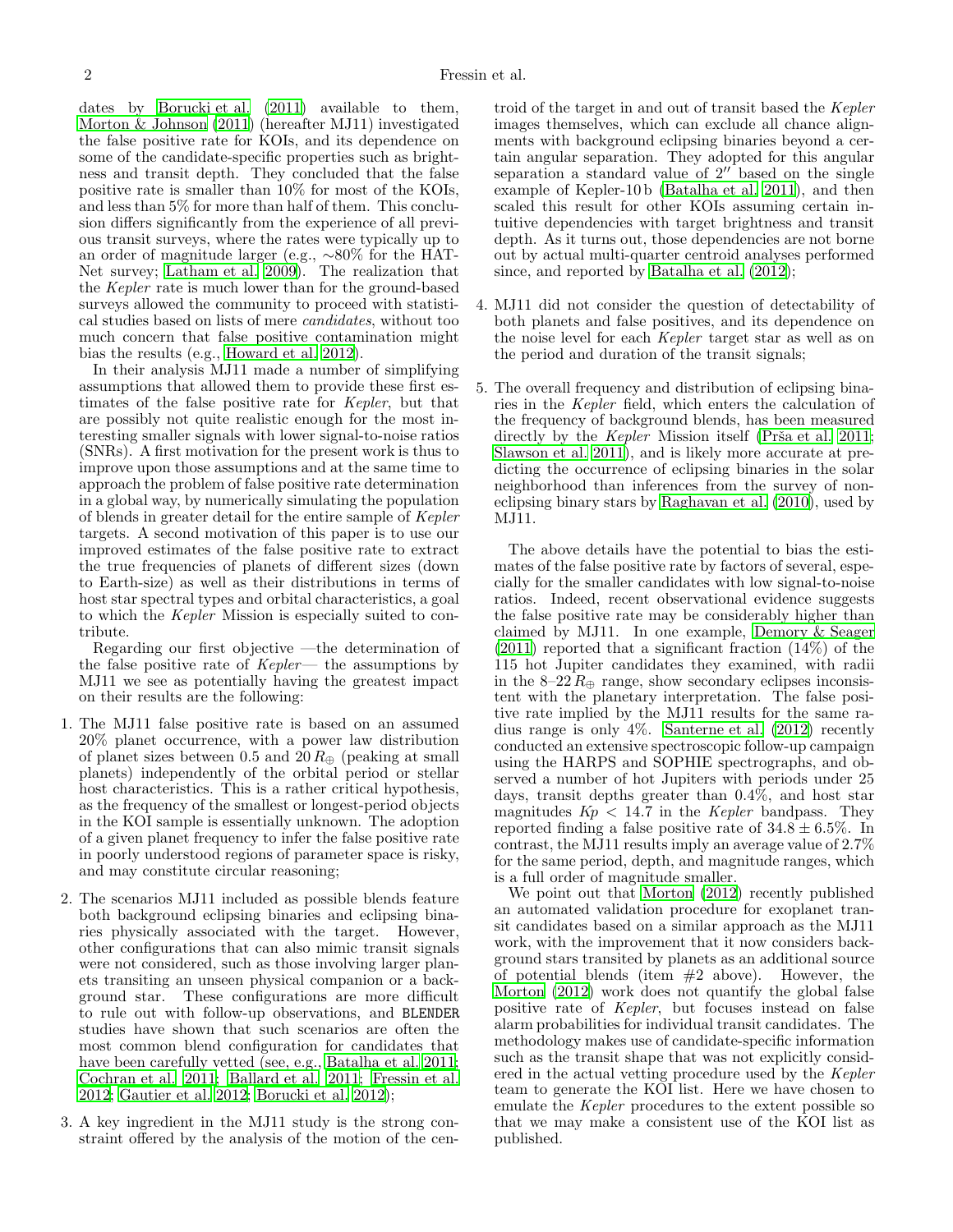Regarding the second goal of our work —to determine the rate of occurrence of planets of different sizes— a main concern that such statistical studies must necessarily deal with is the issue of detectability. Only a fraction of the planets with the smallest sizes and the longest periods have passed the detection threshold of Kepler. The studies of [Catanzarite & Shao \(2011\)](#page-17-8) and [Traub \(2012\)](#page-18-13), based on the KOI catalog of [Borucki et al.](#page-17-0) [\(2011\)](#page-17-0), assumed the sample of Neptune-size and Jupitersize planets to be both complete (i.e., that all transiting planets have been detected by  $Kepler$ ) and essentially free of contamination (i.e., with a negligible false positive rate). They then extrapolated to infer the occurrence rate of Earth-size planets assuming it follows the occurrence vs. size trend of larger planets. The more detailed study of [Howard et al. \(2012\)](#page-18-5) focused on the sub-sample of KOIs for which *Kepler* is closer to completeness, considering only planets larger than  $2 R_{\oplus}$  and with periods shorter than 50 days. They tackled the issue of detectability by making use of the Combined Differential Photometric Precision (CDPP) estimates for each KOI to determine the completeness of the sample. The CDPP is designed to be an estimator of the noise level of Kepler light curves on the time scale of planetary transits, and is available for each star Kepler has observed. [Howard et al. \(2012\)](#page-18-5) found a rapid increase in planet occurrence with decreasing planet size that agrees with the predictions of the core-accretion formation scenario, but disagrees with population synthesis models that predict a dearth of objects with super-Earth and Neptune sizes for close-in orbits. They also reported that the occurrence of planets between 2 and  $4 R_{\oplus}$  in the Kepler field increases linearly with decreasing effective temperature of the host star. Their results rely to some degree on the conclusions of MJ11 regarding the rate of false positives of the sub-sample of KOIs they studied, and it is unclear how the issues enumerated above might affect them. In an independent study [Youdin \(2011\)](#page-18-14) developed a method to infer the underlying planetary distribution from that of the Kepler candidates published by [Borucki et al. \(2011](#page-17-0)). He investigated the occurrence of planets down to 0.5  $R_{\oplus}$ , but without considering false positives, and relied on the simplified Kepler detection efficiency model from [Howard et al. \(2012](#page-18-5)). He reported a significant difference in the size distributions of shorter  $(P < 7$  days) and longer period planets.

Aside from the question of detectability, we emphasize that the occurrence rate of Earth-size planets is still effectively unknown. Kepler is the only survey that has produced a list of Earth-size planet *candidates*, and because of the issues raised above, strictly speaking we cannot yet rule out that the false positive rate is much higher for such challenging objects than it is for larger ones, even as high as 90%. Indeed, MJ11 predicted false positive rates with the assumption of an overall 20% planet frequency, peaking precisely for the smallest planets. The question of the exact rate of occurrence of small planets has implications for other conclusions from Kepler. For example, [Lissauer et al. \(2012](#page-18-15)) have recently shown that most KOIs with multiple candidates ('multis') are bonafide planets. However, if Earth-size planets are in fact rare, then most multis involving Earth-size candidates would likely correspond to *larger* objects transiting (together) the same unseen star in the photometric aperture of the target, rather than being systems comprised of true Earth-size planets.

Our two objectives, the determination of the false positive rate for Kepler and the determination of the occurrence rate of planets in different size ranges, are in fact interdependent, as described below. We have organized the paper as follows. In Sect. [2](#page-2-0) we summarize the general approach we follow. The details of how we simulate false positives and quantify their frequency are given in Sect. [3,](#page-3-0) separately for each type of blend scenario including background or physically associated stars eclipsed by another star or by a planet. At the end of this section we provide an example of the calculation for one of those scenarios. Sect. [4](#page-8-0) is a summary of the false positive rates for planets of different sizes in the Kepler sample as a whole. In Sect. [5](#page-9-0) we describe the study of the Kepler detection rate, and how we estimate the frequencies of planets. We derive the occurrence of planets in different size ranges in Sect. [6,](#page-11-0) where we examine also the dependence of the frequencies on the spectral type (mass) of the host star and other properties. In Sect. [7,](#page-15-0) we study the distribution of the transit durations of our simulated planet population. We discuss the assumptions and possible improvements of our study in Sect. [8,](#page-15-1) and conclude by listing our main results in Sect. [9.](#page-16-0) Finally, an Appendix describes how we model the detection process of Kepler and how we infer the exclusion limit from the centroid motion analysis for each individual target.

## 2. GENERAL APPROACH

### 2.1. False positive simulation

<span id="page-2-0"></span>The first part of our analysis is the calculation of the false positive rate for Kepler targets. We consider here all Kepler targets that have been observed in at least one out of the first six quarters of operation of the spacecraft  $(Q1-Q6)^4$  $(Q1-Q6)^4$ , to be consistent with the selection imposed on the [Batalha et al. \(2012](#page-17-1)) list, which comes to a total of 156,453 stars. For each of these stars, identified by a unique Kepler Input Catalog (KIC) number [\(Brown et al. 2011\)](#page-17-9), we have available their estimated mass, surface gravity  $\log g$ , and brightness in the Kepler bandpass (Kp magnitude) as listed in the KIC[5](#page-2-2) . Additionally we have their CDPP values on different timescales and for different quarters, provided in the Mikulski Archive for Space Telescopes (MAST) at STScI.[6](#page-2-3) The CDPP allows us to estimate the detectability of each type of false positive scenario.

We perform Monte Carlo simulations specific to each Kepler target to compute the number of blends of different kinds that we expect. The calculations are based on realistic assumptions about the properties of objects acting as blends, informed estimates about the frequencies of such objects either in the background or physically associated with the target, the detectability of the signals produced by these blends for the particular star in question based on its CDPP, and also on the ability to reject blends based on constraints provided by the centroid

<span id="page-2-1"></span><sup>4</sup> A quarter corresponds to a period of observation of about three months between 90◦ spacecraft rolls designed to keep the solar panels properly illuminated.

<sup>5</sup> A number of biases are known to exist in the properties listed in the KIC, the implications of which will be discussed later in Section [8.](#page-15-1)

<span id="page-2-3"></span><span id="page-2-2"></span> $^6$  <http://stdatu.stsci.edu/kepler/>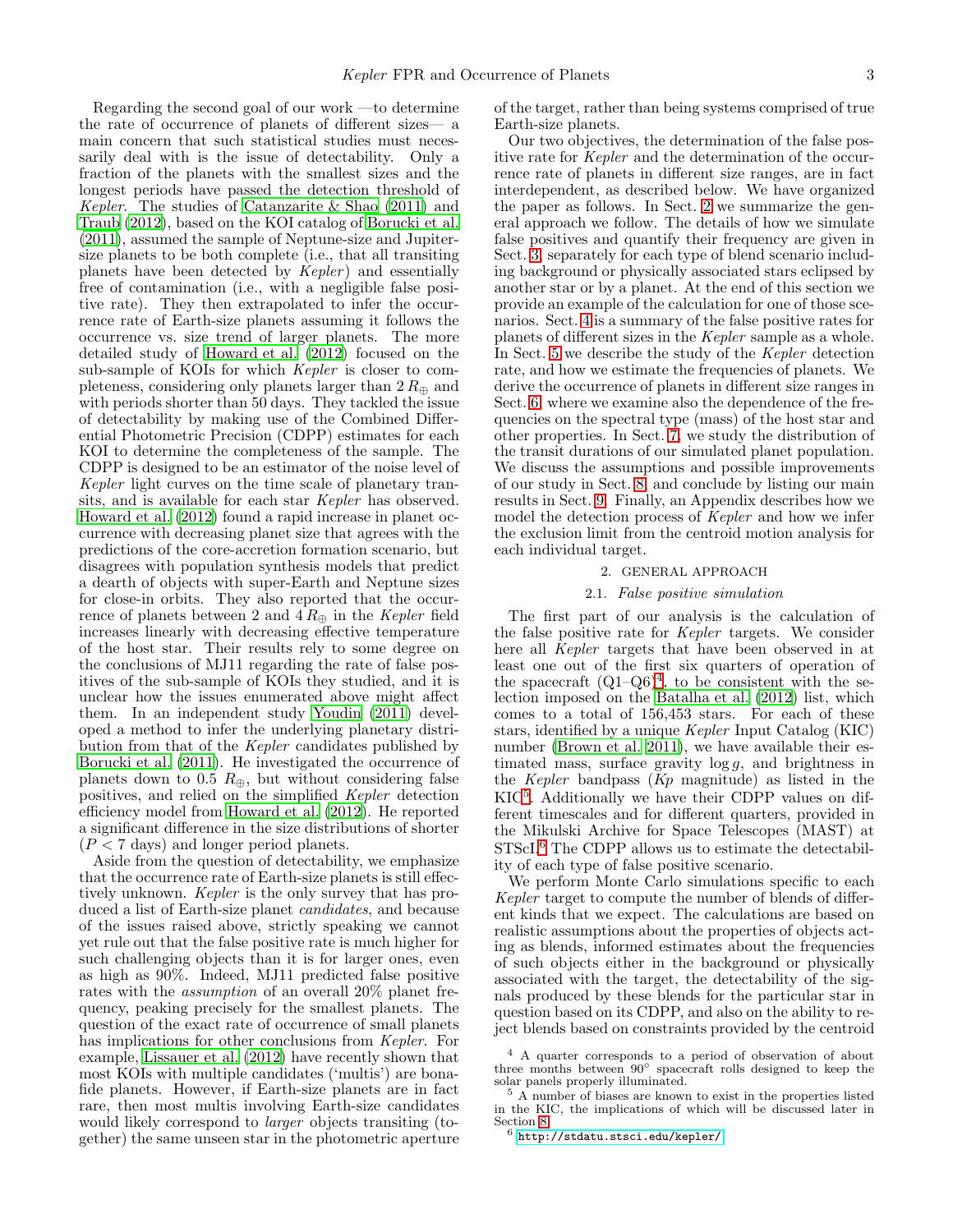motion analysis or the presence of significant secondary eclipses. Blended stars beyond a certain angular distance from the target can be detected in the standard vetting procedures carried out by the Kepler team because they cause changes in the flux-weighted centroid position, depending on the properties of the signal. This constraint, and how we estimate it for each star, is described more fully in the Appendix. The inclusion of detectability and the constraint from centroid motion analysis are included in order to emulate the vetting process of Kepler to a reasonable degree.

### 2.2. Planet occurrence simulation

<span id="page-3-1"></span>The second part of our analysis seeks to determine the rate of occurrence of planets of different sizes. For this we compare the frequencies and distributions of simulated false positives from the previous step with those of the real sample of KOIs given by [Batalha et al. \(2012\)](#page-17-1). We interpret the differences between these two distributions as due to true detectable planets. In order to obtain the actual rate of occurrence of planets it is necessary to correct for the fact that the KOI list includes only planets with orbital orientations such that they transit, and for the fact that some fraction of transiting planets are not detectable by Kepler. We determine these corrections by means of Monte-Carlo simulations of planets orbiting the Kepler targets, assuming initial distributions of planets as a function of planet size and orbital period [\(Howard et al. 2012\)](#page-18-5). We then compare our simulated population of detectable transiting planets with that of KOIs minus our simulated false positives population, and we adjust our initial assumptions for the planetary distributions. We proceed iteratively to obtain the occurrence of planets that provides the best match to the KOI list. This analysis permits us to also study the dependence of the occurrence rates on properties such as the stellar mass.

For the purpose of interpreting both the false positive rates and the frequencies of planets, we have chosen to separate planets into five different size (radius  $R_p$ ) ranges:

- Giant planets:  $6 R_{\oplus} < R_p \leq 22 R_{\oplus}$
- Large Neptunes:  $4 R_{\oplus} < R_p \leq 6 R_{\oplus}$
- Small Neptunes:  $2 R_{\oplus} < R_p \leq 4 R_{\oplus}$
- Super-Earths:  $1.25 R_{\oplus} < R_p \leq 2 R_{\oplus}$
- Earths:  $0.8 R_{\oplus} < R_p \leq 1.25 R_{\oplus}$

An astrophysical false positive that is not ruled out by centroid motion analysis and that would produce a signal detectable by Kepler with a transit depth corresponding to a planet in any of the above categories is counted as a viable blend, able to mimic a true planet in that size range. These five classes were selected as a compromise between the number of KOIs in each group and the nomenclature proposed by the Kepler team [\(Borucki et al. 2011](#page-17-0); [Batalha et al. 2012](#page-17-1)). In particular, we have subdivided the 2–6  $R_{\oplus}$  category used by the Kepler team into "small Neptunes" and "large Neptunes". [Howard et al. \(2012](#page-18-5)) chose the same separation in their recent statistical study of the frequencies of planets larger

than  $2 R_{\oplus}$ , in which they claimed that the smallest planets (small Neptunes) are more common among later-type stars, but did not find the same trend for larger planets. Our detailed modeling of the planet detectability for each KOI, along with our new estimates of the false positive rates among small planets, enables us to extend the study to two smaller classes of planets, and to investigate whether the claims by [Howard et al. \(2012\)](#page-18-5) hold for objects as small as the Earth.

### 3. FALSE POSITIVES

<span id="page-3-0"></span>There exists a wide diversity of astrophysical phenomena that can lead to periodic dimming in the light curve of a Kepler target star and might be interpreted as a signal from a transiting planet. These phenomena involve other stars that fall within the photometric aperture of the target and contribute light. One possibility is a background star (either main-sequence or giant) eclipsed by a smaller object; another is a main-sequence star physically associated with the target and eclipsed by a smaller object. In both cases the eclipsing body may be either a smaller star or a planet. There are thus four main categories of false positives, which we consider separately below. We discuss also the possibility that the eclipsing objects may be brown dwarfs or white dwarfs.

We make here the initial assumption that all KOIs that have passed the nominal detection threshold of Kepler are due to astrophysical causes, as opposed to instrumental causes such as statistical noise or aliases from transient events in the Kepler light curve. The expected detection rate  $(D_r)$  based on a matched filter method used in the Kepler pipeline is discussed by [Jenkins et al.](#page-18-16) [\(1996\)](#page-18-16). It is given by the following formula, as a function of the signal-to-noise ratio (SNR) of the signal and a certain threshold, assuming that the (possibly non-white) observational noise is Gaussian:

<span id="page-3-2"></span>
$$
D_r(\text{SNR}) = 0.5 + 0.5 \,\text{erf}\left[ (\text{SNR} - 7.1)/\sqrt{2} \right]. \tag{1}
$$

In this expression erf is the standard error function, and the adopted  $7.1\sigma$  threshold was chosen so that no more than one false positive will occur over the course of the Mission due to random fluctuations (see [Jenkins et al.](#page-18-17) [2010\)](#page-18-17). The formula corresponds to the cumulative probability density function of a zero mean, unit variance Gaussian variable, evaluated at a point representing the distance between the threshold and the SNR. The construction of the matched filter used in the Kepler pipeline is designed to yield detection statistics drawn from this distribution. With this in mind, only 50% of transits with an SNR of 7.1 will be detected. The detection rates are 2.3%, 15.9%, 84.1%, 97.7%, and 99.9% for SNRs of 5.1, 6.1, 8.1 9.1, and 10.1. Below in Sect. [5.1](#page-9-1) we will improve upon this initial detection model, but we proceed for now with this prescription for clarity.

Our simulation of the vetting process carried out by the Kepler team includes two tests that the astrophysical scenarios listed above must pass in order to be considered viable false positives (that could be considered a planet candidate): the most important is that they must not produce a detectable shift in the flux centroid. Additionally, for blends involving eclipsing binaries, they must not lead to secondary eclipses that are of similar depth as the primary eclipses (within  $3\sigma$ ).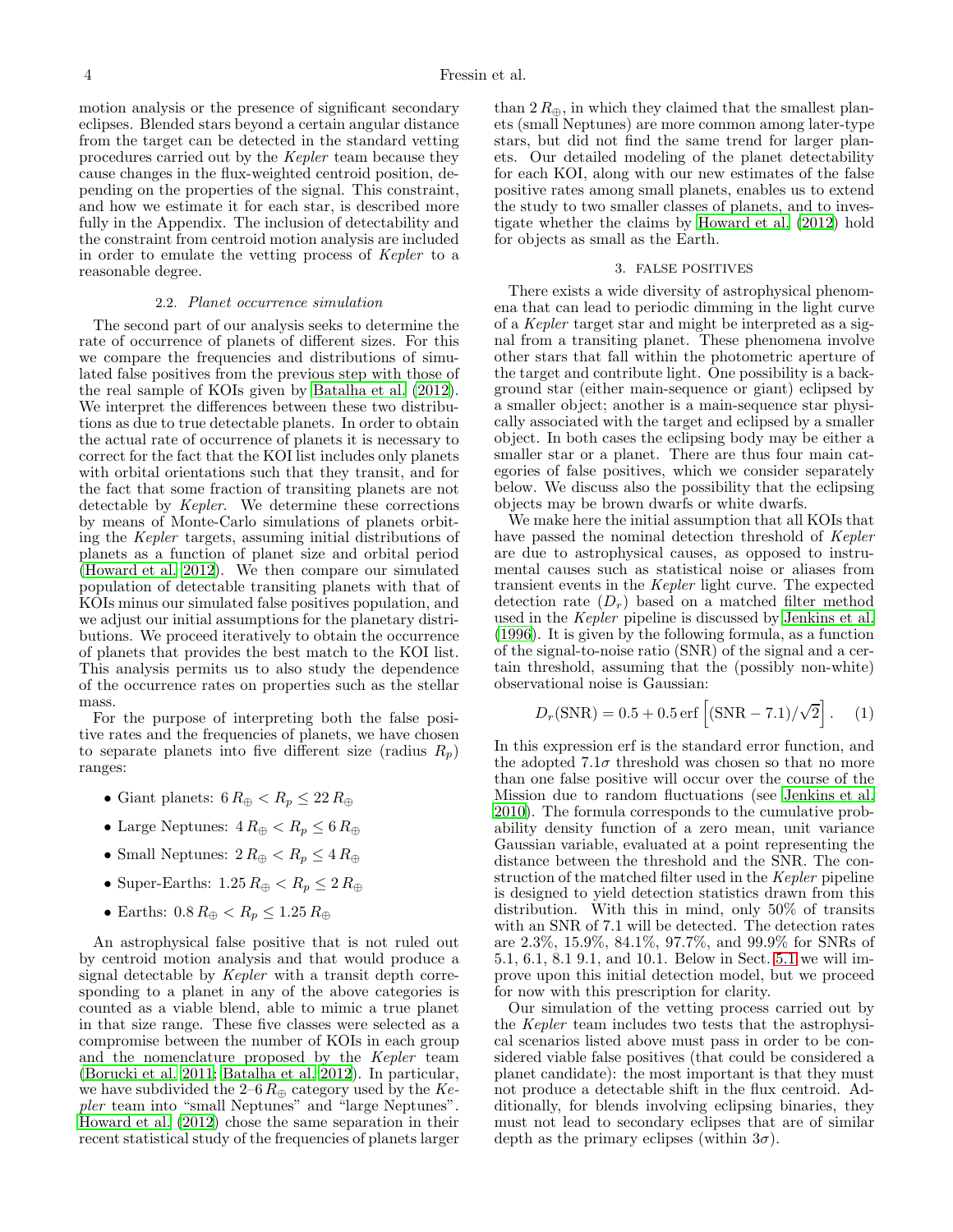### 3.1. Background eclipsing binaries

<span id="page-4-1"></span>We begin by simulating the most obvious type of false positive involving a background (or foreground) eclipsing binary in the photometric aperture of the target star, whose eclipses are attenuated by the light of the target and reduced to a shallow transit-like event. We model the stellar background of each of the 156,453 KIC targets using the Besançon model of the Galaxy [\(Robin et al.](#page-18-18)  $2003$ .<sup>[7](#page-4-0)</sup> We simulate 1 square degree areas at the center of each of the 21 modules comprising the focal plane of Kepler (each module containing two CCDs), and record all stars (of any luminosity class) down to  $27<sup>th</sup>$  magnitude in the R band, which is sufficiently close to Kepler's Kp band for our purposes. This limit of  $R = 27$  corresponds to the faintest eclipsing binary that can mimic a transit by an Earth-size planet, after dilution by the target. We assign to each Kepler target a background star drawn randomly from the simulated area for the module it is located on, and we assign also a coefficient  $N_{\rm bs}$  to represent the average number of background stars down to  $27<sup>th</sup>$  magnitude in the 1 square degree region around the target.

Only a fraction of these background stars will be eclipsing binaries, and we take this fraction from results of the Kepler Mission itself, reported in the work of [Slawson et al. \(2011\)](#page-18-9). The catalog compiled by these authors provides not only the overall rate of occurrence of eclipsing binaries (1.4%, defined as the number of eclipsing binaries found by Kepler divided by the number of Kepler targets), but also their eclipse depth and period distributions. In practice we adopt a somewhat reduced frequency of eclipsing binaries  $F_{eb} = 0.79\%$  that excludes contact systems, as these generally cannot mimic a true planetary transit because the flux varies almost continuously throughout the orbital cycle. We consider only detached, semi-detached, and unclassified eclipsing binaries from the [Slawson et al. \(2011\)](#page-18-9) catalog. Furthermore, we apply two additional corrections to this overall frequency that depend on the properties of the background star. The first factor,  $C_{\text{bf}}$ , adjusts the eclipsing binary frequency according to spectral type, as earlier-type stars have been found to have a significantly higher binary frequency than later-type stars. We interpolate this correction from Figure 12 of [Raghavan et al. \(2010](#page-18-10)). The second factor,  $C_{\text{geom}}$ , accounts for the increased chance that a larger star in the background would be eclipsed by a companion of a given period, from geometrical considerations. This correction factor is unity for a star of  $1 R_{\odot}$ , and increases linearly with radius. We note that the scaling law we have chosen does not significantly impact the overall occurrence of eclipsing binaries established by [Slawson et al. \(2011](#page-18-9)), as the median radius of a Kepler target  $(0.988 R_{\odot})$  is very close to  $1 R_{\odot}$ . The size of each of our simulated background stars is provided by the Besançon model.

Next, we assign a companion star to each of the 156,453 background stars drawn from the Besançon model, with properties (eclipse depth, orbital period) taken randomly

from the [Slawson et al. \(2011](#page-18-9)) catalog. We then check whether the transit-like signal produced by this companion has the proper depth to mimic a planet with a radius in the size category under consideration (Sect. [2.2\)](#page-3-1), after dilution by the light of the Kepler target (which depends on the known brightness of the target and of the background star). If it does not, we reject it as a possible blend. Next we compute the SNR of the signal as described in the Appendix, and we determine whether this false-positive would be detectable by the Kepler pipeline as follows. For each KIC target observed by Kepler between Q1 and Q6 we compute the SNR as explained in the Appendix, and with Eq. [\[1\]](#page-3-2) we derive  $D_r$ . We then draw a random number between 0 and 1 and compare it with  $D_r$ ; if larger, we consider the false positive signal to be detectable. We also estimate the fraction of the  $N_{\rm bs}$ stars that would be missed in the vetting carried out by the Kepler team because they do not induce a measurable centroid motion. This contribution,  $F_{\text{cent}}$ , is simply the fraction of background stars interior to the exclusion limit set by the centroid analysis. As we describe in more detail in the Appendix, the size of this exclusion region is itself mainly a function of the SNR.

Based on all of the above, we compute the number  $N_{\text{beh}}$ of background (or foreground) eclipsing binaries in the Kepler field that could mimic the signal of a transiting planet in a given size range as

$$
N_{\rm beb} = \sum_{i=1}^{N_{\rm targ}} N_{\rm bs} F_{\rm eb} C_{\rm bf} C_{\rm geom} T_{\rm depth} T_{\rm det} T_{\rm sec} F_{\rm cent} ,
$$

where  $F$  terms represent fractions,  $C$  terms represent corrections to the eclipsing binary frequency, and  $T$  terms are either 0 or 1:

- $N_{\text{targ}}$  is the number of *Kepler* targets observed for at least one quarter during the Q1–Q6 observing interval considered here;
- $N_{\rm bs}$  is the average number of background stars down to magnitude  $R = 27$  in a 1 square degree area around the target star;
- $F_{eb}$  is the frequency of eclipsing binaries, defined as the fraction of eclipsing binaries (excluding contact systems) found by Kepler divided by the number of Kepler targets, and is 0.79% for this work;
- $\bullet$   $C_{\rm bf}$  is a correction to the binary occurrence rate  $F_{eb}$  that accounts for the dependence on stellar mass (or spectral type), following [Raghavan et al.](#page-18-10)  $(2010);$  $(2010);$
- $\bullet$   $C_{\text{geom}}$  is a correction to the geometric probability of eclipse that takes into account the dependence on the size of the background star;
- $T_{\text{depth}}$  is 1 if the signal produced by the background eclipsing binary has a depth corresponding to a planet in the size range under consideration, after accounting for dilution by the Kepler target, or 0 otherwise;
- $T_{\text{det}}$  is 1 if the signal produced by the background eclipsing binary is detectable by the Kepler pipeline, or 0 otherwise;

<span id="page-4-0"></span><sup>7</sup> The accuracy of the stellar densities (number of stars per square degree) per magnitude bin provided by this model has been tested against actual star counts at the center of the Kepler field. The results have been found to be consistent within 15% (R. Gilliland, priv. comm.).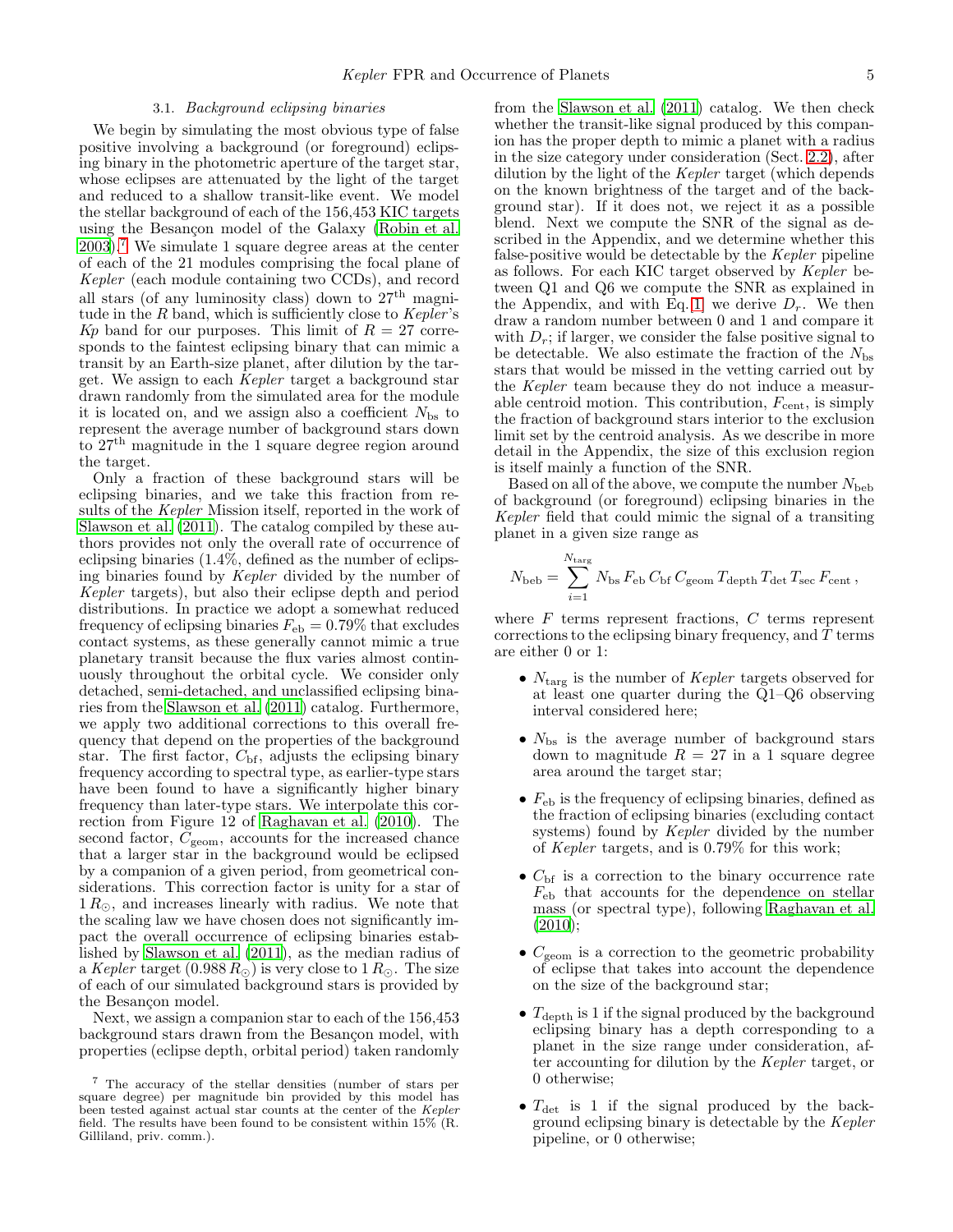- $T_{\text{sec}}$  is 1 if the background eclipsing binary does not show a secondary eclipse detectable by the Kepler pipeline, or 0 otherwise. We note that we have also set  $T_{\text{sec}}$  to 1 if the simulated secondary eclipses have a depth within  $3\sigma$  of that of the primary eclipse, as this could potentially be accepted by the pipeline as a transiting object, with a period that is half of the binary period;
- $F_{cent}$  is the fraction of the  $N_{bs}$  background stars that would show no significant centroid shifts, i.e., that are interior to the angular exclusion region that is estimated for each star, as explained in the Appendix.

### 3.2. Background stars transited by planets

<span id="page-5-1"></span>A second type of astrophysical scenario that can reproduce the shape of a small transiting planet consists of a larger planet transiting a star in the background (or foreground) of the Kepler target. We proceed in a similar way as for background eclipsing binaries, except that instead of assigning a stellar companion to each background star, we assign a random planetary companion drawn from the actual list of KOIs by [Batalha et al.](#page-17-1) [\(2012\)](#page-17-1). However, there are three factors that prevent us from using this list as an unbiased sample of transiting planets: (1) the list is incomplete, as the shallowest and longest period signals are only detectable among the Kepler targets in the most favorable cases; (2) the list contains an undetermined number of false positives; and (3) the occurrence of planets of different sizes may be correlated with the spectral type of the host star (see [Howard et al. 2012\)](#page-18-5).

While it is fairly straightforward to quantify the incompleteness by modeling the detectability of signals for the individual KOIs (see the Appendix for a description of the detection model we use), the biases (2) and (3) are more difficult to estimate. We adopt a bootstrap approach in which we first determine the false positive rate and the frequencies for the larger planets among the KOIs, and we then proceed to study successively smaller planets. The only false positive sources for the larger planet candidates involve even larger (that is, stellar) objects, for which the frequency and distributions of the periods and eclipse depths are well known (i.e., from the work of [Slawson et al. 2011\)](#page-18-9). Comparing the population of large-planet KOIs (of the 'giant planet' class previously defined) to the one of simulated false positives that can mimic their signals enables us to obtain the false positive correction factor (2). This, in turn, allows us to investigate whether the frequency of large planets is correlated with spectral type (see Sect. [6\)](#page-11-0), and therefore to address bias  $(3)$  above. As larger planets transiting background stars are potential false positive sources for smaller planets, once we have understood the giant planet population we may proceed to estimate the false positive rates and occurrence of each of the smaller planet classes in order of decreasing size, applying corrections for the biases in the same way as described above.

We express the number  $N_{\text{btp}}$  of background stars in the Kepler field with larger transiting planets able to mimic the signal of a true transiting planet in a given size class

as:

$$
N_{\rm{btp}} = \sum_{i=1}^{N_{\rm{targ}}} N_{\rm{bs}} F_{\rm{tp}} C_{\rm{tpf}} C_{\rm{geom}} T_{\rm{depth}} T_{\rm{det}} F_{\rm{cent}},
$$

where  $N_{\text{targ}}$ ,  $N_{\text{bs}}$ ,  $C_{\text{geom}}$ ,  $T_{\text{depth}}$ ,  $T_{\text{det}}$ , and  $F_{\text{cent}}$  have similar meanings as before, and

- $F_{\text{tp}}$  is the frequency of transiting planets in the size class under consideration, computed as the fraction of suitable KOIs found by Kepler divided by the number of non-giant Kepler targets (defined as those with KIC values of  $\log g > 3.6$ , following Brown et al.  $2011)^8$  $2011)^8$ ;
- $C_{\text{tpf}}$  is a correction factor to the transiting planet frequency  $F_{\text{tp}}$  that accounts for the three biases mentioned above: incompleteness, the false positive rate among the KOIs of [Batalha et al. \(2012](#page-17-1)), and the potential dependence of  $F_{\text{tp}}$  on the spectral type of the background star.

### 3.3. Companion eclipsing binaries

An eclipsing binary gravitationally bound to the target star (forming a hierarchical triple system) may also mimic a transiting planet signal since its eclipses can be greatly attenuated by the light of the target. The treatment of this case is somewhat different from the one of background binaries, though, as the occurrence rate of intruding stars eclipsed by others is independent of the Galactic stellar population. To simulate these scenarios we require knowledge of the frequency of triple systems, which we adopt from the results of a volumelimited survey of the multiplicity of solar-type stars by [Raghavan et al. \(2010\)](#page-18-10). They found that 8% of their sample stars are triples, and another 3% have higher multiplicity. We therefore adopt a total frequency of  $8\% + 3\% = 11\%$ , since additional components beyond three merely produce extra dilution, which is small in any case compared to that of the Kepler target itself (assumed to be the brighter star). Of all possible triple configurations we consider only those in which the tertiary star eclipses the close secondary, with the primary star being farther removed (hierarchical structure). The two other configurations involving a secondary star eclipsing the primary or the tertiary eclipsing the primary would typically not result in the target being promoted to a KOI, as the eclipses would be either very deep or 'V' shaped. Thus we adopt  $1/3$  of  $11\%$  as the relevant frequency of triple and higher-multiplicity systems.

We proceed to simulate this type of false positive by assigning to each Kepler target a companion star ("secondary") with a random mass ratio  $q$  (relative to the target), eccentricity  $e$ , and orbital period  $P$  drawn from the distributions presented by [Raghavan et al. \(2010\)](#page-18-10), which are uniform in  $q$  and  $e$  and log-normal in  $P$ . We further infer the radius and brightness of the secondary in the  $Kp$  band from a representative 3 Gyr solar-metallicity isochrone from the Padova series of [Girardi et al. \(2000](#page-18-19)). We then assign to each of these secondaries an eclipsing companion, with properties (period, eclipse depth)

<span id="page-5-0"></span><sup>8</sup> We do not consider background giant stars transited by a planet as a viable blend, as the signal would likely be undetectable.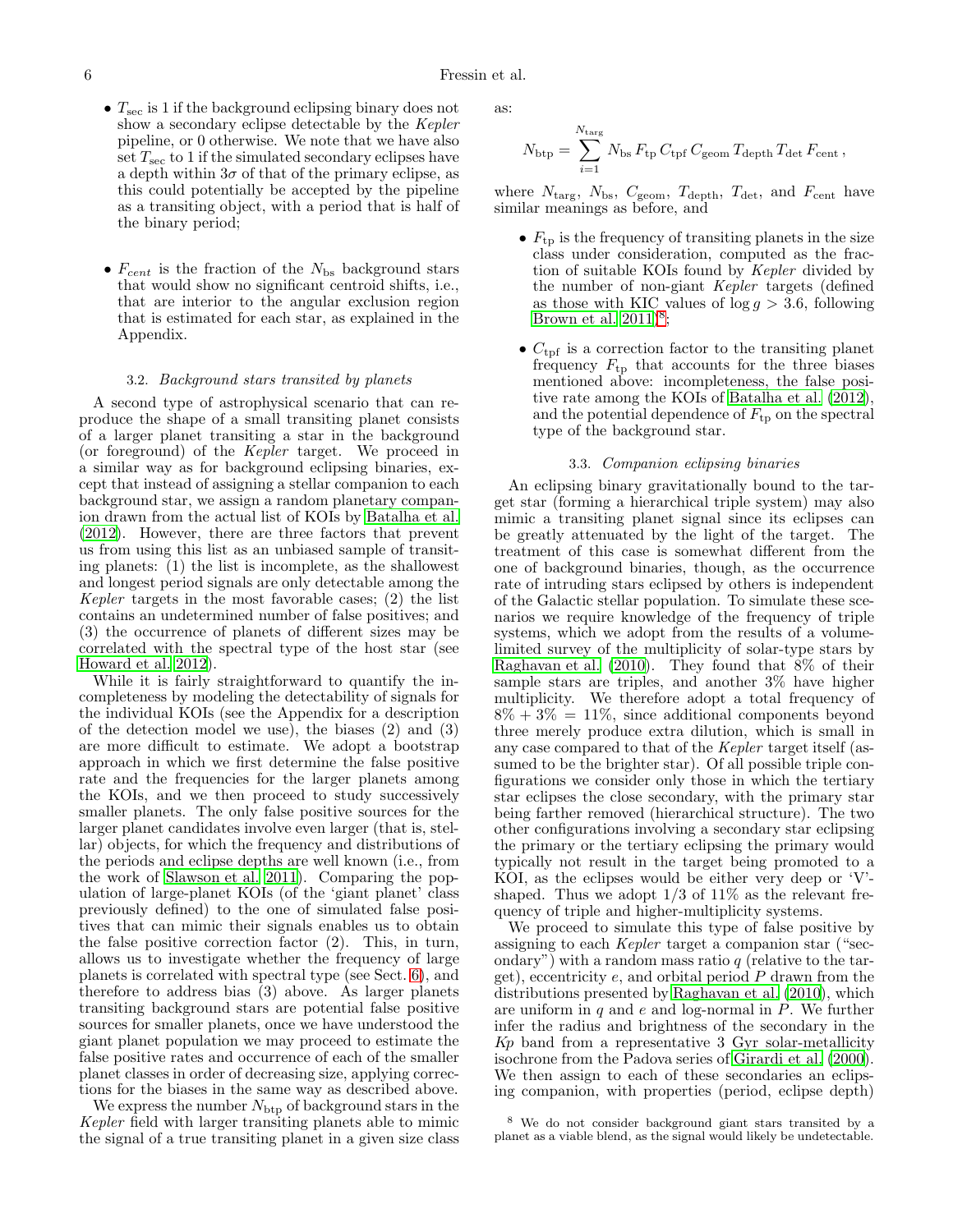taken from the catalog of Kepler eclipsing binaries by [Slawson et al. \(2011\)](#page-18-9), as we did for background eclipsing binaries in Sect. [3.1.](#page-4-1) We additionally assign a mass ratio and eccentricity to the tertiary from the above distributions.

To determine whether each of these simulated triple configurations constitutes a viable blend, we perform the following four tests: (1) We check whether the triple system would be dynamically stable, to first order, using the condition for stability given by [Holman & Wiegert](#page-18-20) [\(1999\)](#page-18-20); (2) we check whether the resulting depth of the eclipse, after accounting for the light of the target, corresponds to the depth of a transiting planet in the size range under consideration; (3) we determine whether the transit-like signal would be detectable, with the same signal-to-noise criterion used earlier; and (4) we check whether the eclipsing binary would be angularly separated enough from the target to induce a centroid shift. For this last test we assign a random orbital phase to the secondary in its orbit around the target, along with a random inclination angle from an isotropic distribution, a random longitude of periastron from a uniform distribution, and a random eccentricity drawn from the distribution reported by [Raghavan et al. \(2010](#page-18-10)). The semimajor axis is a function of the known masses and the orbital period. The final ingredient is the distance to the system, which we compute using the apparent magnitude of the Kepler target as listed in the KIC and the absolute magnitudes of the three stars from the Padova isochrone, ignoring extinction. If the resulting angular separation is smaller than the radius of the exclusion region from centroid motion analysis, we count this as a viable blend.

The number  $N_{\rm ceb}$  of companion eclipsing binary configurations in the Kepler field that could mimic the signal of a transiting planet in each size category is given by:

$$
N_{\rm ceb} = \sum_{i=1}^{N_{\rm targ}} F_{eb/triple} C_{\rm geom} T_{\rm stab} T_{\rm depth} T_{\rm det} T_{\rm sec} T_{\rm cent} \,,
$$

in which  $N_{\text{targ}}$ ,  $C_{\text{geom}}$ ,  $T_{\text{depth}}$ ,  $T_{\text{sec}}$  and  $T_{\text{det}}$  represent the same quantities as in previous sections, while

•  $F_{\text{eb}/\text{triple}}$  is the frequency of eclipsing binaries in triple systems (or systems of higher multiplicity) in which the secondary star is eclipsed by the tertiary. As indicated earlier, we adopt a frequency of eclipsing binaries in the solar neighborhood of  $F_{eb} = 0.79\%$ , from the *Kepler* catalog by [Slawson et al. \(2011\)](#page-18-9). The frequency of stars in binaries and higher-multiplicity systems has been given by [Raghavan et al. \(2010\)](#page-18-10) as  $F_{\text{bin}} = 44\%$ (where we use the notation 'bin' to mean 'nonsingle'). Therefore, the chance of a random pair of stars to be eclipsing is  $F_{eb}/F_{bin} = 0.0079/0.44 =$ 0.018. As mentioned earlier we will assume here that one third of the triple star configurations (with a frequency  $F_{\text{triple}}$  of 11\%, according to [Raghavan et al. 2010](#page-18-10)) have the secondary and tertiary as the close pair of the hierarchical system.  $F_{\text{eb}/\text{triple}}$  is then equal to  $F_{\text{eb}}/F_{\text{bin}} \times 1/3 \times F_{\text{triple}} =$  $0.018 \times 1/3 \times 0.11 = 0.00066$ . The two other configurations in which the secondary or tertiary is eclipsing the primary would merely correspond to target

binaries slightly diluted by the light of a companion, and we assume here that those configurations would not have passed the *Kepler* vetting procedure.

- $T_{\text{stab}}$  is 1 if the triple system is dynamically stable, and 0 otherwise;
- <span id="page-6-0"></span>•  $T_{\text{cent}}$  is 1 if the triple system does not induce a significant centroid motion, and 0 otherwise.

## 3.4. Companion transiting planets

Planets transiting a physical stellar companion to a Kepler target can also produce a signal that will mimic that of a smaller planet around the target itself. One possible point of view regarding these scenarios is to not consider them a false positive, as a planet is still present in the system, only not of the size anticipated from the depth of the transit signal. However, since one of the goals of the present work is to quantify the rate of occurrence of planets in specific size categories, a configuration of this kind would lead to the incorrect classification of the object as belonging to a smaller planet class, biasing the rates of occurrence. For this reason we consider these scenarios as a legitimate false positive.

To quantify them we proceed in a similar way as for companion eclipsing binaries in the preceding section, assigning a bound stellar companion to each target in accordance with the frequency and known distributions of binary properties from [Raghavan et al. \(2010\)](#page-18-10), and assigning a transiting planet to this bound companion using the KOI list by [Batalha et al. \(2012](#page-17-1)). Corrections to the rates of occurrence  $F_{\text{tp}}$  are as described in Sect. [3.2.](#page-5-1) The total number of false positives of this kind among the Kepler targets is then

$$
N_{\rm ctp} = \sum_{i=1}^{N_{\rm targ}} F_{\rm bin} F_{\rm tp} C_{\rm geom} C_{\rm tpf} T_{\rm depth} T_{\rm det} T_{\rm cent} T_{\rm stab},
$$

where  $F_{\text{bin}}$  is the frequency of non-single stars in the solar neighborhood (44%; [Raghavan et al. 2010](#page-18-10)) and the remaining symbols have the same meaning as before.

Adding up the contributions from this section and the preceding three, the total number of false positives in the Kepler field due to physically-bound or background/foreground stars eclipsed by a smaller star or by a planet is  $N_{\text{beb}} + N_{\text{btp}} + N_{\text{ceb}} + N_{\text{ctp}}$ .

## 3.5. Eclipsing pairs involving brown dwarfs and white dwarfs

Because of their small size, brown dwarfs transiting a star can produce signals that are very similar to those of giant planets. Therefore, they constitute a potential source of false positives, not only when directly orbiting the target but also when eclipsing a star blended with the target (physically associated or not). However, because of their larger mass and non-negligible luminosity, other evidence would normally betray the presence of a brown dwarf, such as ellipsoidal variations in the light curve (for short periods), secondary eclipses, or even measurable velocity variations induced on the target star. Previous Doppler searches have shown that the population of brown dwarf companions to solar-type stars is significantly smaller than that of true Jupiter-mass planets.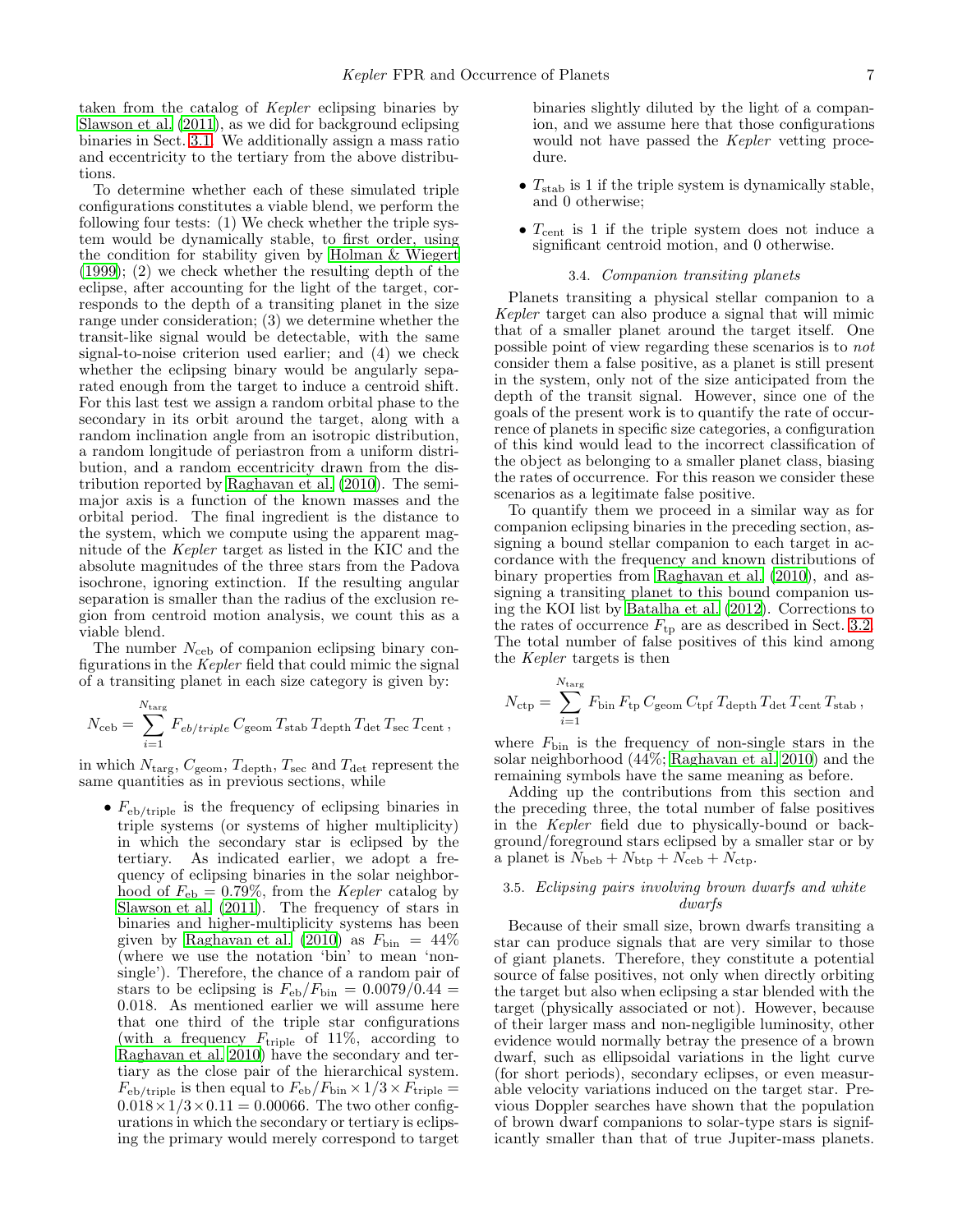Based on this, we expect the incidence of brown dwarfs as false positives to be negligible, and we do not consider them here.

A white dwarf transiting a star can easily mimic the signal of a true Earth-size planet, since their sizes are comparable. Their masses, on the other hand, are of course very different. Some theoretical predictions suggest that binary stars consisting of a white dwarf and a main-sequence star may be as frequent as main-sequence binary stars (see, e.g., [Farmer & Agol 2003\)](#page-18-21). However, evidence so far from the Kepler Mission seems to indicate that these predictions may be off by orders of magnitude. For example, none of the Earth-size candidates that have been monitored spectroscopically to determine their radial velocities have shown any indication that the companion is as massive as a white dwarf. Also, while transiting white dwarfs with suitable periods would be expected to produce many easily detectable gravitational lensing events if their frequency were as high as predicted by [Farmer & Agol \(2003\)](#page-18-21), no such magnification events compatible with lensing have been detected so far in the Kepler photometry (J. Jenkins, priv. comm.). For these reasons we conclude that the relative number of eclipsing white dwarfs among the 196 Earth-size KOIs is negligible in comparison to other contributing sources of false positives.

### 3.6. Example of a false positive calculation

To illustrate the process of false positive estimation for planets of Earth size  $(0.8 R_{\oplus} < R_p \leq 1.25 R_{\oplus})$ , we present here the calculation for a single case of a false positive involving a larger planet transiting a star physically bound to the Kepler target (Sect. [3.4\)](#page-6-0), which happens to produce a signal corresponding to an Earth-size planet.

In this case selected at random, the target star (KIC 3453569) has a mass of  $0.73 M_{\odot}$ , a brightness of  $Kp =$ 15.34 in Kepler band, and a 3-hour CDPP of 133.1 ppm. As indicated above, the star has a  $44\%$  a priori chance of being a multiple system based on the work of [Raghavan et al. \(2010\)](#page-18-10). We assign to the companion a mass and an orbital period drawn randomly from the corresponding distributions reported by these authors, with values of  $0.54 M_{\odot}$  and 67.6 yr, corresponding to a semimajor axis of  $a = 18.0$  AU.

This companion has an *a priori* chance  $F_{tp}$  of having a transiting planet equal to the number of KOIs (orbiting non-giant stars) divided by the number of non-giant stars  $(F_{\text{tp}} = 2,302/132,756 = 0.017)$  observed by *Kepler* in at least one quarter during the  $Q1-Q6$  interval. We assign to this companion star a transiting planet drawn randomly from the [Batalha et al. \(2012\)](#page-17-1) list of KOIs, with a radius of  $1.81 R_{\oplus}$  (a super-Earth) and an orbital period of 13.7 days. The diluted depth of the signal of this transiting planet results in a 140 ppm dimming of the combined flux of the two stars during the transit, that could be incorrectly interpreted as an Earth-size planet  $(0.91 R_{\oplus})$  transiting the target star. We set  $T_{\text{depth}} = 1$ , as this example pertains to false positives mimicking transits of Earth-size planets. Because of the smaller radius of the stellar companion ( $R_{\text{comp}} = 0.707 R_{\odot}$ , determined with the help of our representative 3-Gyr, solarmetallicity isochrone), that star has a correspondingly smaller chance that the planet we have assigned to orbit it will actually transit at the given period, compared

to the median  $\sim 1 R_{\odot}$  Kepler target. The corresponding correction factor is then  $C_{\text{geom}} = 0.707$ .

The correction  $C_{\text{tpf}}$  to the rate of occurrence of transiting planets acting as blends is the most complicated to estimate, as it relies in part on similar calculations carried out sequentially from the larger categories of planets, starting with the giant planets, as described earlier. For this example we make use of the results of those calcu-lations presented in Sect. [5.](#page-9-0) The  $C_{\text{tpf}}$  factor corrects the occurrence rate of planets in the  $1.\overline{25-2}R_{\oplus}$  super-Earth category (since this is the relevant class for the particular blended planet we have simulated) for three distinct biases in the KOI list of [Batalha et al. \(2012](#page-17-1)), due to incompleteness, false positives, and the possible correlation of frequency with spectral type.

For our simulated planet with  $R_p = 1.81 R_{\oplus}$  and  $P = 13.7$  days, the incompleteness contribution to  $C_{\text{tof}}$ was estimated by computing the SNR of the signals generated by a planet of this size transiting each individual Kepler target, using the CDPP of each target. We find that the transit signal could only be detected around 54.1% of the targets, from which the incompleteness boost is simply  $1/0.541 = 1.848$ . The contribution to  $C_{\text{tpf}}$  from the false positive bias was taken from Table [1](#page-19-0) of Sect. [4](#page-8-0) below, which summarizes the results from the bootstrap analysis mentioned earlier. That analysis indicates that the false positive rate for super-Earths is 8.8%, i.e., 91.2% of the KOIs in the 1.25–2 $R_{\oplus}$  are transited by true planets. Finally, the third contributor to  $C_{\text{tpf}}$  addresses the possibility that small Neptunes from the KOI list acting as blends may be more common, for example, around stars of later spectral types than earlier spectral types. Our analysis in Sect. [6.4](#page-14-0) in fact suggests that super-Earths have a uniform occurrence as a function of spectral type, and we account for this absence of correlation by setting a value of 1.0 for the spectral-type dependence correction factor. Combining the three factors just described, we arrive at a value of  $C_{\rm tpf} = 1.848 \times 0.912 \times 1.0 = 1.685.$ 

To ascertain whether this particular false positive could have been detected by *Kepler*, we compute its signal-tonoise ratio as explained in the Appendix, in terms of the size of the small Neptune relative to the physicallybound companion, the dilution factor from the target, the CDPP of the target, the number of transits observed (from the duration interval for the particular Kepler target divided by the period of the KOI), and the transit duration as reported by [Batalha et al. \(2012\)](#page-17-1). The result,  $SNR = 9.44$  is above the threshold (determined using the detection recovery rate studied in section [5.1\)](#page-9-1), so the signal would be detectable and we set  $T_{\text{det}} = 1$ .

With the above SNR we may also estimate the angular size of the exclusion region outside of which the multi-quarter centroid motion analysis would rule out a blend. The value we obtain for the present example with the prescription given in the Appendix is 1.'<sup>1</sup>. To establish whether the companion star is inside or outside of this region, we compute its angular separation from the target as follows. First we estimate the distance to the system from the apparent magnitude of the target  $(Kp = 15.34)$  and the absolute magnitudes of the two stars, read off from our representative isochrone according to their masses of 0.73 and  $0.54 M_{\odot}$ . Ignoring extinction, we obtain a distance of 730 pc. Next we place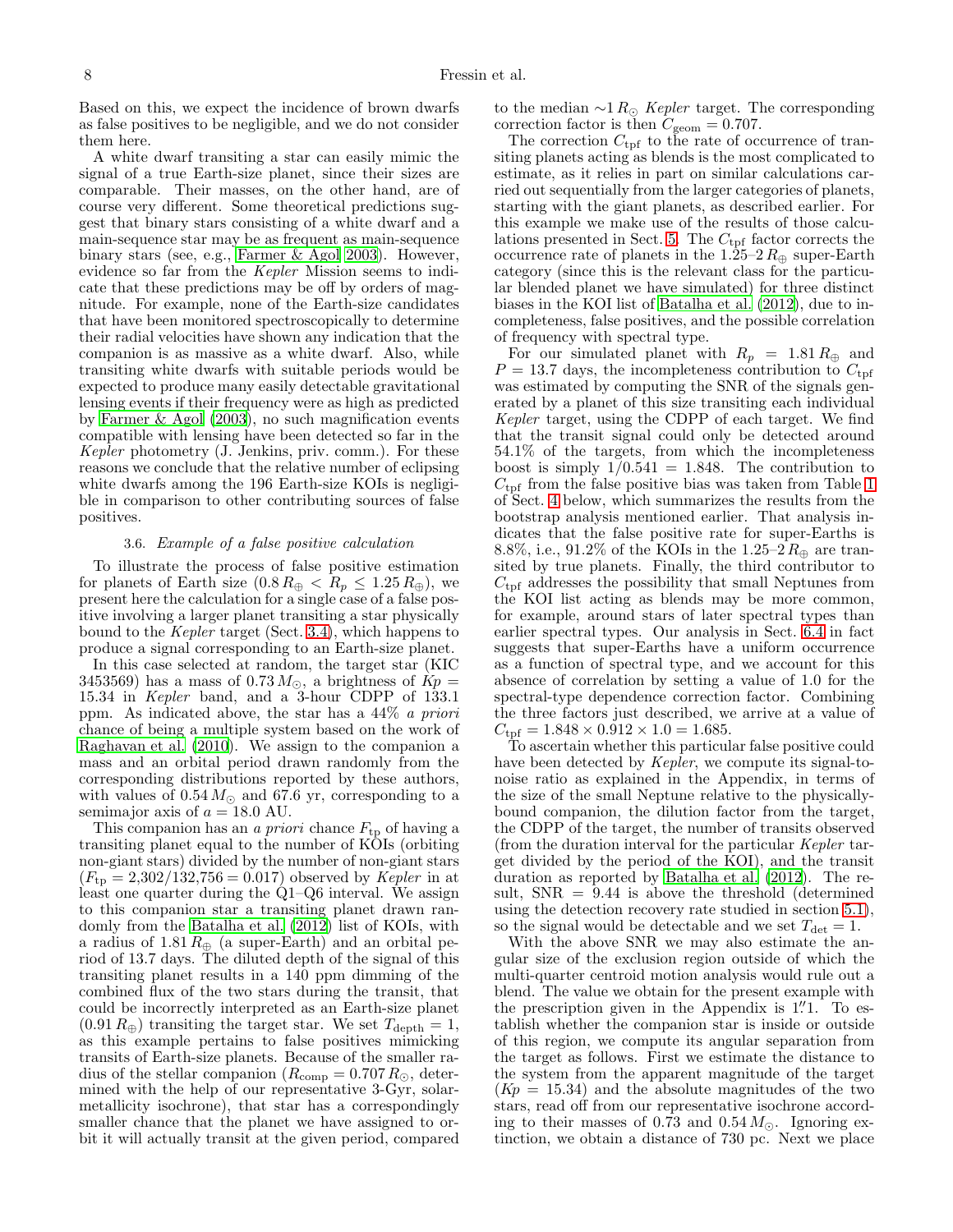the companion at a random position in its orbit around the target, using the known semi-major axis of 18.0 AU and the random values of other relevant orbital elements (eccentricity, inclination angle, longitude of periastron) as reported above. With this, the angular separation is  $0\rlap.{''}02$ . This is about a factor of 50 smaller than the limit from centroid motion analysis, so we conclude this false positive would not be detected in this way (i.e., it remains a viable blend). We therefore set  $T_{\text{cent}} = 1$ .

Finally, the formalism by [Holman & Wiegert \(1999](#page-18-20)) indicates that, to first order, a hierarchical triple system like the one in this example would be dynamically unstable if the companion star were within 1.06 AU of the target. As their actual mean separation is much larger  $(a = 18.0 \text{ AU})$ , we consider the system to be stable and we set  $T_{\text{stab}} = 1$ .

Given the results above, this case is therefore a viable false positive that could be interpreted as a transiting Earth-size planet. The chance that this would happen for the particular Kepler target we have selected is given by the product  $F_{\text{bin}} \times F_{\text{tp}} \times C_{\text{geom}} \times C_{\text{tf}} \times T_{\text{depth}} \times T_{\text{det}} \times T_{\text{det}}$  $T_{\text{cent}} \times T_{\text{stab}} = 44\% \times 0.017 \times 0.707 \times (1.848 \times 0.912 \times 1.0) \times$  $1 \times 1 \times 1 \times 1 = 0.0089$ . We performed similar simulations for each of the other Kepler targets observed between Q1 and Q6, and found that larger planets transiting unseen companions to the targets are the dominant type of blend in this size class, and should account for a total of 16.3 false positives that might be confused with Earth-size planets. Doing the same for all other types of blends that might mimic Earth-size planets leads to an estimate of 24.1 false positives among the Kepler targets.

## <span id="page-8-0"></span>4. RESULTS FOR THE FALSE POSITIVE RATE OF KEPLER

The output of the simulations described above is summarized in Table [1,](#page-19-0) broken down by planet class and also by the type of scenario producing the false positive. We point out here again that these results are based on a revision of the detection model of Kepler (Sect. [5.1\)](#page-9-1) rather than the *a priori* detection rate described in Section [3.](#page-3-0) An interesting general result is that the dominant source of false positives for all planet classes involves not eclipsing binaries, but instead large planets transiting an unseen companion to the Kepler target. This type of scenario is the most difficult to rule out in the vetting process performed by the Kepler team.

For giant planets our simulations project a total of 39.5 false positives among the Kepler targets, or 17.7% of the 223 KOIs that were actually identified in this size category. This is significantly higher than the estimate from MJ11, who predicted a less than 5% false positive rate for this kind of objects. The relatively high frequency of false positives we obtain is explained by the inherently low occurrence of giant planets in comparison to the other astrophysical configurations that can mimic their signal. Another estimate of the false positive rate for giant planets was made recently by [Santerne et al.](#page-18-11) [\(2012\)](#page-18-11), from a subsample of KOIs they followed up spectroscopically. They reported that  $34.8 \pm 6.5\%$  of close-in giant planets with periods shorter than 25 days, transit depths greater than 0.4%, and brightness  $Kp < 14.7$ show radial-velocity signals inconsistent with a planetary interpretation, and are thus false positives. Adopting the same sample restrictions we obtain a false positive rate of

 $29.3 \pm 3.1\%$ , in good agreement with their observational result. This value is significantly larger than our overall figure of 17.7% for giant planets because of the cut at  $P < 25$  days and the fact that the false positive rate increases somewhat toward shorter periods, according to our simulations (see Sect. [6.1\)](#page-11-1).

For large Neptunes we find that the false positive rate decreases somewhat to 15.9%. This is due mainly to the lower incidence of blends from hierarchical triples, which can only mimic the transit depth of planets orbiting the largest stars in the sample, and to the relatively higher frequency of planets of this size in comparison to giant planets. The false positive rate decreases further for small Neptunes and super-Earths, and rises again for Earth-size planets. The overall false positive rate of Kepler we find by combining all categories of planets is 9.4%.

All of these rates depend quite strongly on how well we have emulated the vetting process of Kepler. We may assess this as follows. We begin by noting that before the vetting process is applied, the majority of false positives are background eclipsing binaries. To estimate their numbers, we tallied all such systems falling within the photometric aperture of a Kepler target and contributing more than 50% of their flux (755 cases). Of these, 465 pass our secondary eclipse test (i.e., they present secondary eclipses that are detectable, and that have a depth differing by more than  $3\sigma$  from the primary eclipse). After applying the centroid test we find that only 44.7 survive as viable blends. In other words, our simulated application of the centroid test rules out  $465 - 44.7 \approx 420$  eclipsing binary blends. We may compare this with results from the actual vetting of Kepler as reported by [Batalha et al. \(2012\)](#page-17-1), who indicated that 1093 targets from an initial list of 1390 passed the centroid test and were included as KOIs, and were added to the list of previously vetted KOIs from [Borucki et al.](#page-17-0)  $(2011)$ . The difference,  $1390-1093=297$ , is of the same order of magnitude as our simulated results (∼420), providing a sanity check on our background eclipsing binary occurrence rates as well as our implementation of the vetting process. This exercise also shows that the centroid test is by far the most effective for weeding out blends. Even ignoring the test for secondary eclipses, the centroid analysis is able to bring down the number of blends involving background eclipsing binaries to only 83.3 out of the original 755 in our simulations, representing a reduction of almost 90%.

Due to the complex nature of the simulations it is nontrivial to assign uncertainties to the false positive rates reported in Table [1,](#page-19-0) and the values listed reflect our best knowledge of the various sources that may contribute. Many of the ingredients in our simulations rely on counts based directly on Kepler observations, such as the KOI list and the Kepler eclipsing binary catalog. For those quantities it is reasonable to adopt a Poissonian distribution for the statistical error ( $\epsilon_{\text{stat}}$ ). We have also attempted to include contributions from inputs that do not rely directly on Kepler observations. One is the uncertainty in the star counts that we have adopted from the Besançon model of [Robin et al. \(2003](#page-18-18)). A comparison of the simulated star densities near the center of the Kepler field with actual star counts (R. Gilliland, priv. comm.) shows agreement within 15%. We may therefore use this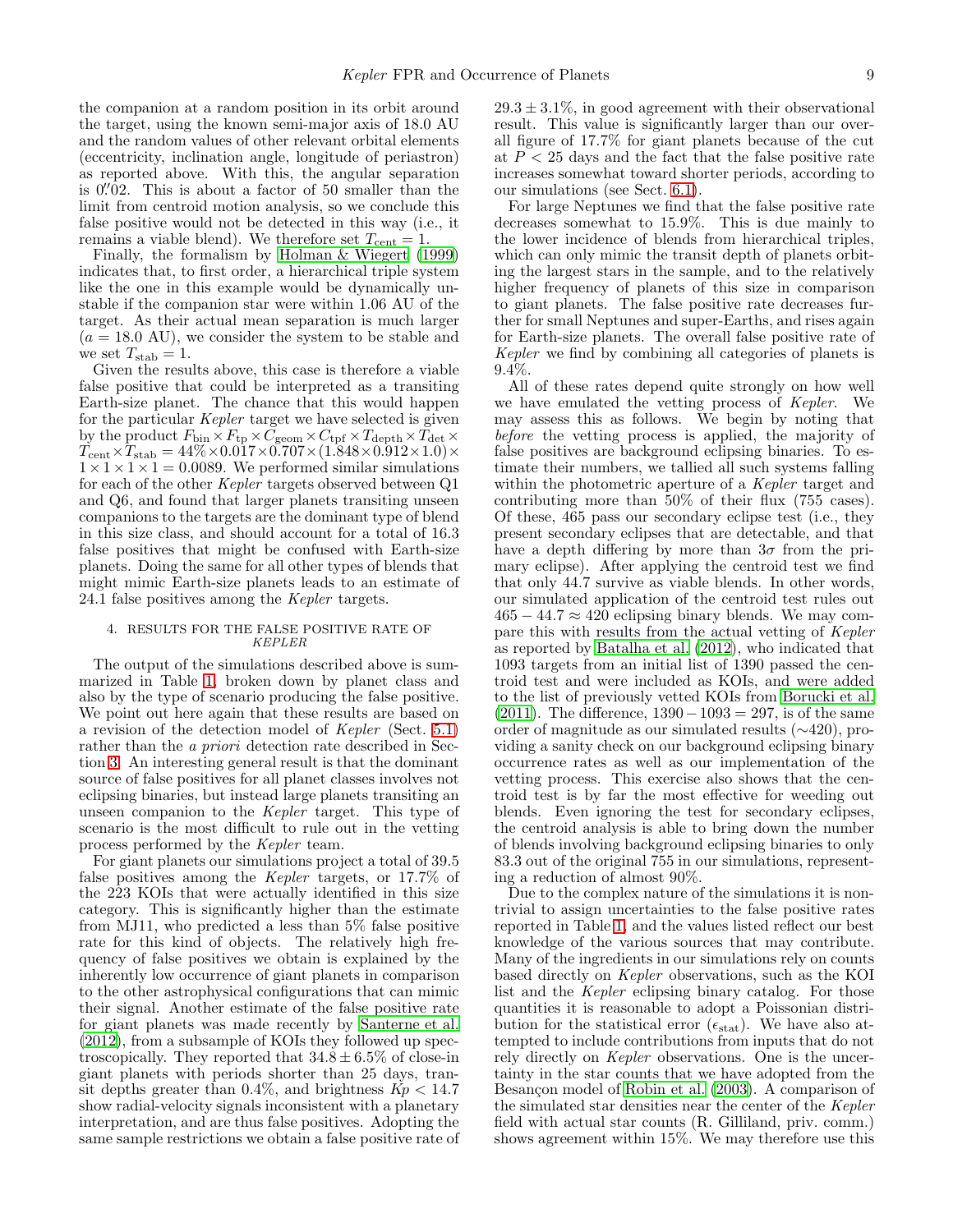as an estimate of the error for false positives involving background stars ( $\epsilon_{\text{back}}$ ). As an additional test we compared the Besançon results with those from a different Galactic structure model. Using the Trilegal model of [Girardi et al. \(2005\)](#page-18-22) we found that the stellar densities from the latter are approximately 10% smaller, while the distribution of stars in terms of brightness and spectral type is similar (background stars using Trilegal are only  $0.47$  mag brighter in the  $R$  band, and  $100 \text{ K}$  hotter, on average). We adopt the larger difference of 15% as our  $\epsilon_{\rm back}$  uncertainty.

We have also considered the additional uncertainty coming from our modeling of the detection level of the Kepler pipeline ( $\epsilon_{\text{detect}}$ ). While we initially adopted a nominal detection threshold corresponding to the expected detection rate following [Jenkins et al. \(2010](#page-18-17)), in practice we find that this is somewhat optimistic, and below we describe a revision of that condition that provides better agreement with the actual performance of Kepler as represented by the published list of KOIs by [Batalha et al. \(2012\)](#page-17-1). Experiments in which we repeated the simulations with several prescriptions for the detection limit yielded a typical difference in the results compared to the model we finally adopted (see below) that may be used as an estimate of  $\epsilon_{\text{detect}}$ . We note that the difference between the results obtained from all these detection prescriptions and those that use the a priori detection rate is approximately three times  $\epsilon_{\text{detect}}$ . This suggests that the *a priori* detection model may be used to predict reasonable lower limits for the false positive rates, as well as the planet occurrence rates discussed later.

Based on the above, we take the total error for our false positive population involving background stars to be  $\epsilon_{\text{tot}} = \sqrt{\epsilon_{\text{stat}}^2 + \epsilon_{\text{back}}^2 + \epsilon_{\text{detect}}^2}$ . We adopt a similar expression for false positives involving stars physically associated with the target, without the  $\epsilon_{\rm back}$  term.

## 5. COMPUTING THE PLANET OCCURRENCE

<span id="page-9-0"></span>The KOI list of [Batalha et al. \(2012\)](#page-17-1) is composed of both true planets and false positives. The true planet population may be obtained by subtracting our simulated false positives from the KOIs. However, this difference corresponds only to planets in the Kepler field that both transit their host star and that are detectable by Kepler. In order to model the actual distribution of planets in each size class and as a function of their orbital period, we must correct for the geometric transit probabilities and for incompleteness. Our approach, therefore, is to not only simulate false positives, as described earlier, but to also simulate in detail the true planet population in such a way that the sum of the two matches the published catalog of KOIs, after accounting for the detectability of both planets and false positives. The planet occurrence rates we will derive correspond strictly to the average number of planets per star.

For our planet simulations we proceed as follows. We assign a random planet to each Kepler target that has been observed between Q1 and Q6, taking the planet occurrences per period bin and size class to be adjustable variables. We have elected to use the same logarithmic period bins as adopted by [Howard et al. \(2012\)](#page-18-5), to ease comparisons, with additional bins for longer periods than they considered (up to ∼400 days). We seek to determine the occurrence of planets in each of our five planet classes and for each of 11 period bins, which comes to 55 free parameters. We use the rates of occurrence found by [Howard et al. \(2012](#page-18-5)) for our initial guess (prior), with extrapolated values for the planet sizes (below  $2 R_{\oplus}$ ) and periods (longer than 50 days) that they did not consider in their study. Each star is initially assigned a global chance of hosting a planet equal to the sum of these 55 occurrence rates. Our baseline assumption is that planet occurrence is independent of the spectral type of the host star, but we later investigate whether this hypothesis is consistent with the observations (i.e., with the actual distribution of KOI spectral types; Sect. [6\)](#page-11-0).

We have also assumed that the planet sizes are logarithmically distributed between the size boundaries of each planet class, and that their periods are distributed logarithmically within each period bin. For each of our simulated planets we compute the geometric transit probability (which depends on the stellar radius) as well as the SNR of its combined transit signals (see the Appendix for details on the computation of the SNR). We assigned to each planet a random inclination angle, and discarded cases that are not transiting or that would not be detectable by Kepler. We assigned also a random eccentricity and longitude of periastron, with eccentricities drawn from a Rayleigh distribution, following [Moorhead et al. \(2011\)](#page-18-23). These authors found that such a distribution with a mean eccentricity in the range 0.1– 0.25 provides a satisfactory representation of the distribution of transit durations for KOIs cooler than 5100 K. We chose to adopt an intermediate value for the mean of the Rayleigh distribution of  $e = 0.175$ , and used it for stars of all spectral types. Allowing for eccentric orbits alters the geometric probability of a transit as well as their duration (and thus their SNR). Finally, we compare our simulated population of detectable transiting planets with that of the KOIs minus our simulated false positives population, and we correct our initial assumption for the distribution of planets as a function of size and period.

To estimate uncertainties for our simulated true planet population we adopt a similar prescription as for the false positive rates, and compute  $\epsilon_{\text{tot}} = \sqrt{\epsilon_{\text{stat}}^2 + \epsilon_{\text{detect}}^2}$ , where the two contributions have the same meaning as before. While the two terms in  $\epsilon_{\text{tot}}$  have roughly the same average impact on the global uncertainty, the statistical error tends to dominate when the number of KOIs in a specific size and period bin is small, and the detection error is more important for smaller planets and longer periods.

Modeling the detection limits of Kepler is a central component of the process, as the incompleteness corrections can be fairly large in some regimes (i.e., for small signals and/or long periods). Exactly how this is done affects both the false positive rates and the planet occurrence rates. We have therefore gone to some effort to investigate the accuracy of the nominal detection model (Sect. [3\)](#page-3-0) according to which 50% of signals are considered detected by the Kepler pipeline if their SNR exceeds a threshold of 7.1, and 99.9% of signals are detected for a SNR over 10.1. We describe this in the following.

### 5.1. Detection model

<span id="page-9-1"></span>[Burke et al. \(2012](#page-17-10)) have reported that a significant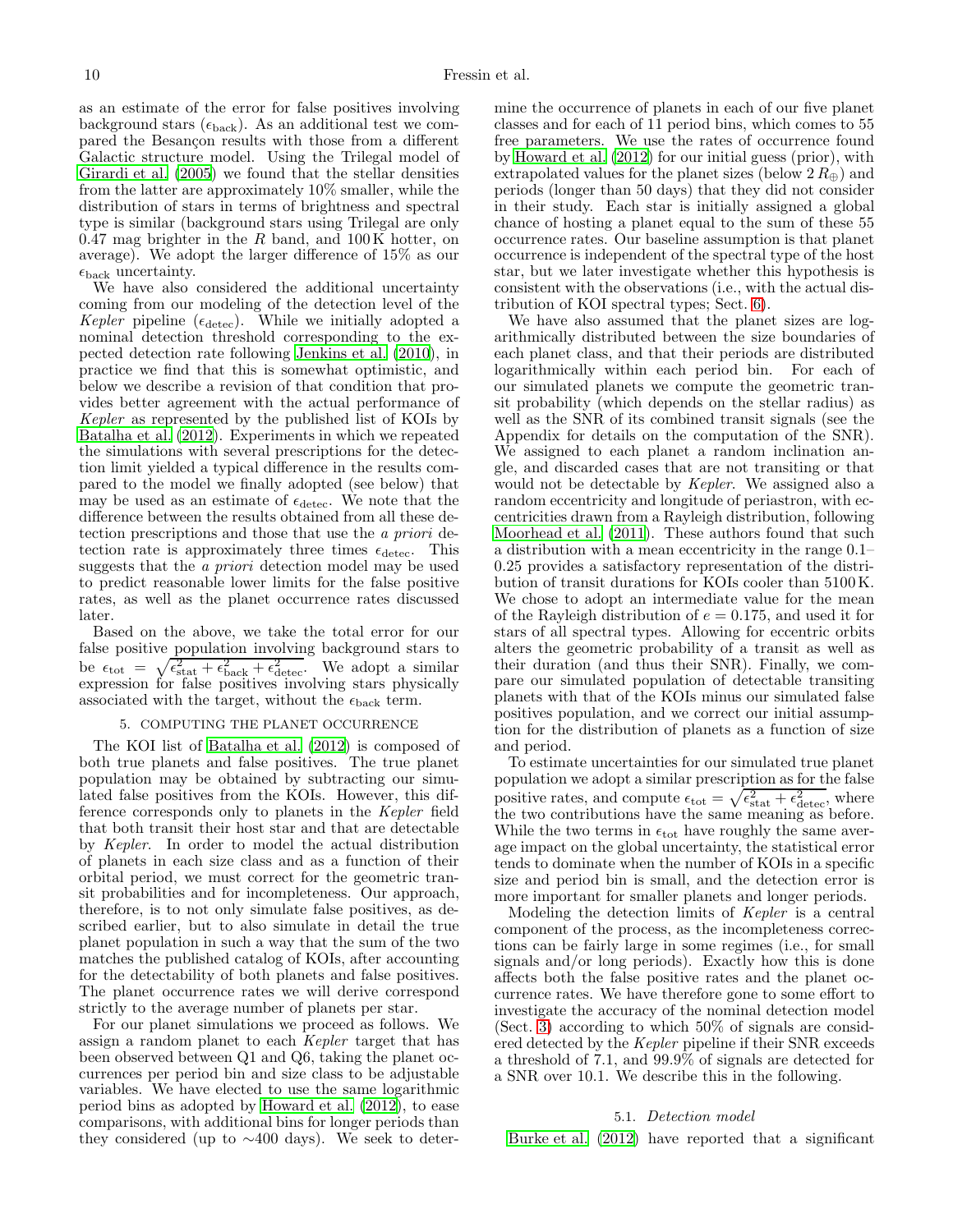fraction of the Kepler targets have not actually been searched for transit signals down to the official SNR threshold of 7.1. This is due to the fact that spurious detections with SNR over 7.1 can mask real planet signals with lower SNR in the same light curve. [Pont et al.](#page-18-24) [\(2006\)](#page-18-24) have shown that time-correlated noise features in photometric time-series can produce spurious detections well over this threshold, and that this has significant implications for the yield of transit surveys. We note also that the vetting procedure that led to the published KOI list of [Batalha et al. \(2012\)](#page-17-1) involves human intervention at various stages, and is likely to have missed some low-SNR candidates for a variety of reasons. Therefore, the assumption that most signals with  $SNR > 7.1$  have been detected and are present in the KOI list is probably optimistic. Nevertheless, this hypothesis is useful in that it sets lower limits for the planet occurrence rates, and an upper limit for the false positive rates. For example, the overall false positive rate (all planet classes) we obtain when following the *a priori* detection rate is  $14.9\%$ . compared to our lower rate of 9.4% when using a more accurate model given below.

The clearest evidence that the Kepler team has missed a significant fraction of the low SNR candidates is seen in Figure [1.](#page-10-0) This figure displays the distribution of the SNRs of the actual KOIs, and compares it with the SNRs for our simulated population of false positives and true planets. To provide for smoother distributions we have convolved the individual SNRs with a Gaussian with a width corresponding to 20% of each SNR (a kernel density estimation technique). The SNRs for the KOIs presented by [Batalha et al. \(2012\)](#page-17-1) were originally computed based on observations from Q1 to Q8. For consistency with our simulations, which only use Q1–Q6, we have therefore degraded the published SNRs accordingly. Also shown in the figure is the SNR distribution for the KOIs computed with the prescription described in the Appendix based on the CDPP [\(Christiansen et al. 2012\)](#page-17-11). Several conclusions can be drawn. One is that there is very good agreement between the SNRs computed by us from the CDPP (red line) and those presented by [Batalha et al. \(2012\)](#page-17-1) (adjusted to Q1–Q6; black line). Importantly, this validates the CDPP-based procedure used in this paper to determine the detectability of a signal. It also suggests that the KOI distribution contains useful information on the actual signal recovery rate of Kepler. Secondly, we note that a small number of KOIs (∼70) have SNRs (either computed from the CDPP or adjusted to Q1–Q6) that are actually below the nominal threshold of 7.1. Most of these lower SNRs are values we degraded from Q1–Q8 to Q1–Q6, and others are for KOIs that were not originally found by the Kepler pipeline, but were instead identified later by further examination of systems already containing one or more candidates. Thirdly and most importantly, the peak of the SNR distribution from our simulations (green line in the figure), which by construction match the size and period distributions of the KOIs and use the a priori detection model, is shifted to smaller values than the one for KOIs. This suggests that the a priori detection model described in Sect. [3](#page-3-0) in which  $50\%$  of the signals with  $SNR > 7.1$  (and  $99.9\%$  of the signals SNR  $> 10.1$ ) have been detected as KOIs is not quite accurate, and indicates the detection



<span id="page-10-0"></span>Fig. 1.— Comparison of signal-to-noise ratio distributions to evaluate the detection model (signal recovery rate) of Kepler. The dotted black curve corresponds to the KOIs from [Batalha et al.](#page-17-1) [\(2012\)](#page-17-1), with the SNRs from their Table 9 adjusted to correspond to Q1–Q6, for consistency with our simulations (see text). There is good agreement with the distribution of SNRs computed from the CDPP [\(Christiansen et al. 2012](#page-17-11)) (red curve). The green curve is the SNR distribution of our simulated population of false positives and true planets (which by construction matches the size/period distribution of actual KOIs). It assumes the nominal Kepler detection model in which  $50\%$  of the signals with SNR  $> 7.1$  and  $99.9\%$  of the signals with SNR  $> 10.1$  are detectable (solid black lines). The simulated false positives are shown separately by the orange curve. The dotted black curve peaks at a larger SNR than the green curve, indicating that the nominal detection model is not accurate: the effective recovery threshold must be significantly higher than 7.1.

model requires modification.

It is not possible to adjust the SNR-dependent recovery rate simultaneously with the occurrence rates of planets in our simulations, as the two are highly degenerate. However, we find that we are able to reach convergence if we assume the following:

- the recovery rate is represented by a monotonically rising function, rather than a fixed threshold, increasing from zero at some low SNR to 100% for some higher SNR;
- the model for the recovery rate function should allow for a good match of the distribution of SNRs separately for each of our five planet classes.

A number of simple models were tried, and we used the Bayesian Information Criterion (BIC) to compare them and make a choice:  $BIC = \chi^2 + k \ln n$ . In this expression  $\chi^2$  was computed in the usual way by comparing our simulated SNRs for the population of false positives and true planets with the one for the KOIs;  $k$  is the number of free parameters of the model, and  $n$  is the number of bins in the histogram of the SNR distributions. We considered the five planet categories at the same time and computed the BIC by summing up the corresponding  $\chi^2$  values, with *n* therefore being the sum of the number of bins for all classes. The model that provides the best BIC involves a simple linear ramp for the recovery rate between SNRs of 6 and 16, in other words, no transit signal with a SNR below 6 is recovered, and every transit signal is recovered over 16. Figure [2](#page-11-2) (to be compared with Figure [1\)](#page-10-0) shows the much better agreement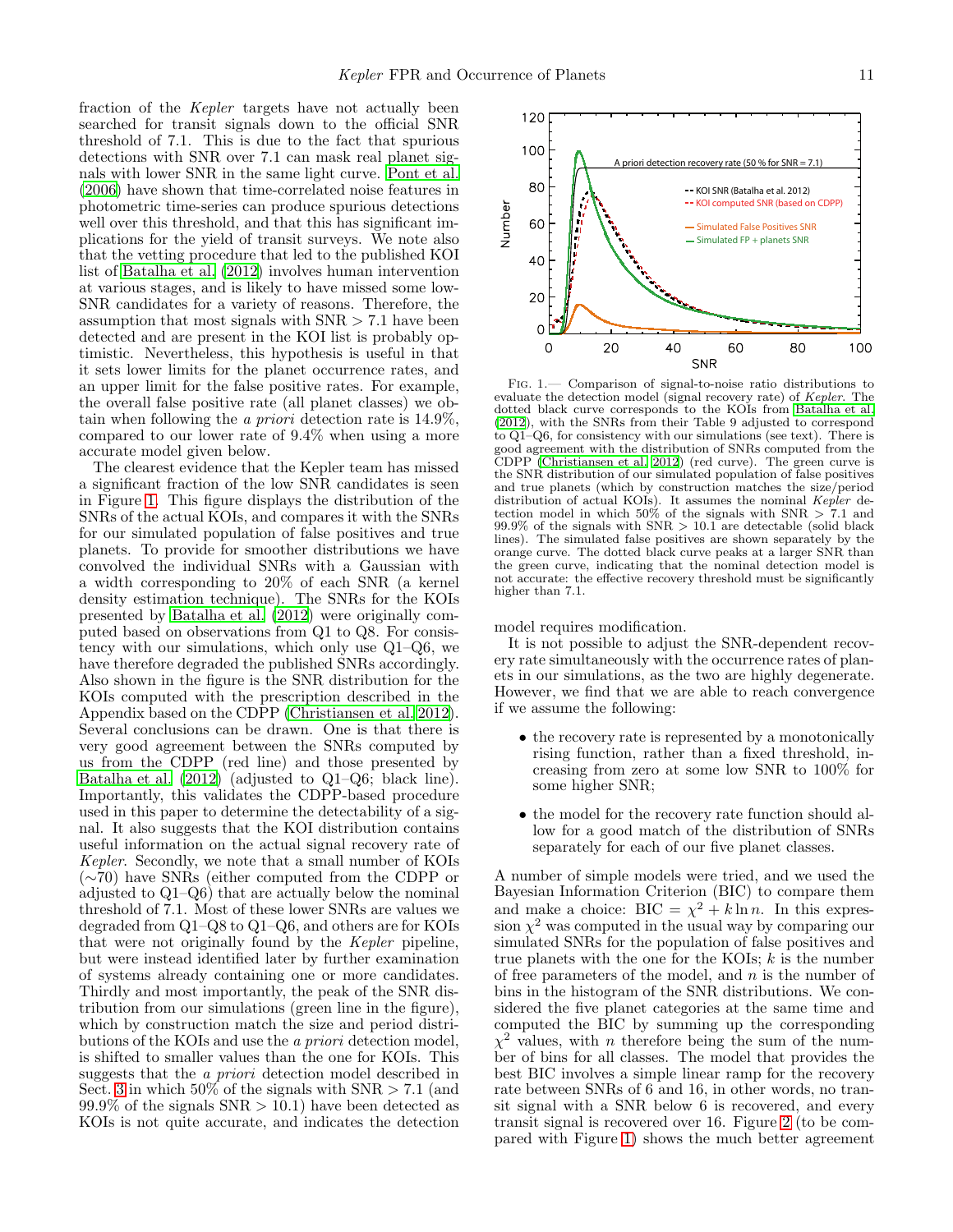

Detection recovery rate - ramp from  $SNR = 6 (0\%)$  to  $SNR = 16$ 

-- KOI computed SNR (based on CDPP) KOI SNR (Batalha et al. 2012)

<span id="page-11-2"></span>black lines) ranging linearly from 0% for candidates with a SNR of 6 or lower to 100% for candidates above a SNR of 16. With this model our simulations can match not only the size and period distribution of KOIs, but also the distribution of their SNRs.

between the SNR distribution of our simulated population of false positives and planets and the SNRs for the KOIs. We adopt this detection model for the remainder of the paper.

### 6. PLANET OCCURRENCE RESULTS

<span id="page-11-0"></span>This section presents the results of our joint simulation of false positives and true planets for each of the planet categories, and compares their distributions with those of actual KOIs from [Batalha et al. \(2012\)](#page-17-1). In particular, since we have assumed no correlation between the planet frequencies and the spectral type of the host star (the simplest model), here we examine whether there is any such dependence, using the stellar mass as a proxy for spectral type. As in some of the previous figures, we display generalized histograms computed with a kernel density estimator approach in which the stellar masses are convolved with a Gaussian function. We adopt a Gaussian width  $(\sigma)$  of 20%, which we consider to be a realistic estimate of the mass uncertainties in the KIC.

The total frequencies (average number of planets per star) are reported in Table [2](#page-19-1) and Table [3.](#page-19-2) The first table presents the occurrence of planets of different classes per period bin of equal size on a logarithmic scale. The bin with the longest period for which we can provide an occurrence estimate differs for the different planet classes. We do not state results for period bins in which the number of KOIs is less than  $1\sigma$  larger than the number of false positives; for these size/period ranges the current list of Kepler candidates is not large enough to provide reliable values. Cumulative rates of occurrence of planets as a function of period are presented in Table [3.](#page-19-2) Another interesting way to present planet occurrence results is to provide the number of stars that have at least one planet in various period ranges. This requires a different treatment of KOIs with multiple planet candidates for the same star. To compute these numbers, shown in Table [4,](#page-20-0) we repeated our simulations by removing from the KOI list the planet candidates beyond the inner one in the considered size range, for KOIs with multiple candidates.



<span id="page-11-3"></span>Fig. 3.— Histogram of the periods of giant planet KOIs from [Batalha et al. \(2012](#page-17-1)) (dotted black lines), simulated false positives (orange), and the sum of simulated false positives and simulated planets (green).

## 6.1. *Giant planets*  $(6-22 R_{\oplus})$

<span id="page-11-1"></span>Planet occurrence rates and false positive rates are interdependent. As described earlier, the bootstrap approach we have adopted to determine those properties for the different planet classes begins with the giant planets, as only larger objects (stars) with well understood properties can mimic their signals. The process then continues with smaller planets in a sequential fashion.

The frequencies of giant planets per period bin were adjusted until their distribution added to that of false positives reproduces the period spectrum of actual KOIs. This is illustrated in Figure [3,](#page-11-3) where the simulated and actual period distributions (green and dotted black lines) match on average, though not in detail because of the statistical nature of the simulations. The frequency of false positives (orange line) is seen to increase somewhat toward shorter periods, peaking at  $P \sim 3-4$  days. Similar adjustments to the frequencies by period bin have been performed successively for large Neptunes, small Neptunes, super-Earths, and Earth-size planets.

We find that the overall frequency of giant planets (planets per star) in orbits with periods up to 418 days is close to 5.2%. Figure [4](#page-12-0) (top panel) displays the distribution of simulated false positives for this class of planets as a function of the mass of the host star (orange curve). After adding to these the simulated planets, we obtain the green curve that represents stars that either have a true transiting giant planet or that constitute a false positive mimicking a planet in this category. The comparison with the actual distribution of KOIs (black dotted curve) shows significant differences, with a Kolmogorov-Smirnov (K-S) probability of 0.7%. This suggests a possible correlation between the occurrence of giant planets and spectral type (mass), whereas our simulations have assumed none. In particular, the simulations produce an excess of giant planets around late-type stars, implying that in reality there may be a deficit for M dwarfs. The opposite seems to be true for G and K stars. Doppler surveys have also shown a dependence of the rates of occurrence of giant planets with spectral type. For example, [Johnson et al. \(2010\)](#page-18-25) reported a roughly linear

120

100

80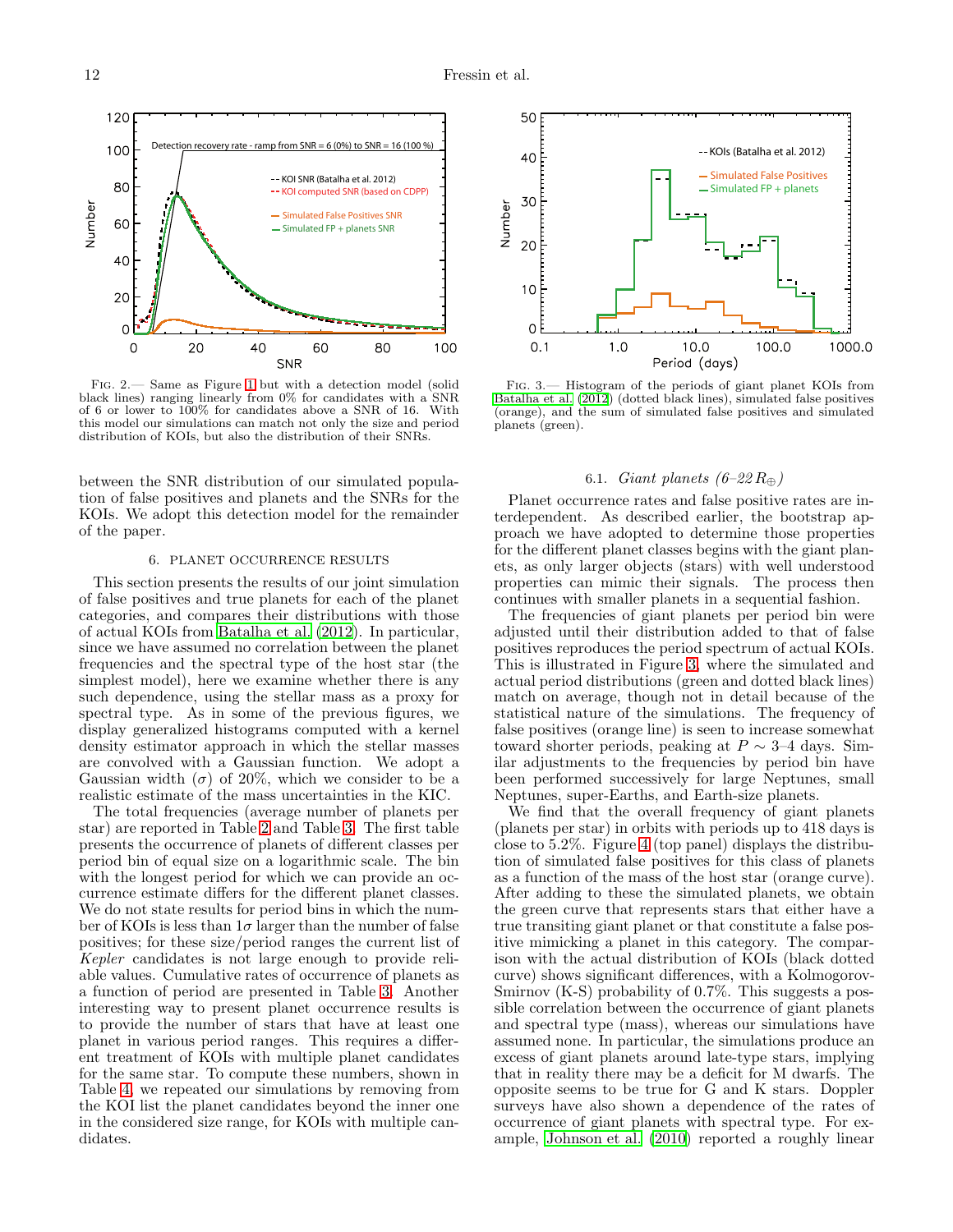40

<span id="page-12-0"></span> $\hbox{O}$ 

increase as a function of stellar mass, with an estimate of about 3% for M dwarfs. We find a similar figure of  $3.6 \pm 1.7\%$ . As is the case for the RV surveys, our frequency increases for G and K stars to  $6.1 \pm 0.9\%$ , but then reverses for F (and warmer) stars to  $4.3 \pm 1.0\%$ , while the Doppler results suggest a higher frequency approaching 10%. We point out, however, that there are rather important differences between the two samples: (1) the estimates from radial velocity surveys extend out to orbital separations of 2.5 AU, while our study is only reasonably complete to periods of ∼400 days (1.06 AU for a solar-type star); (2) the samples are based on two very different characteristics: the planet mass for RV surveys, and planet radius for *Kepler*; and  $(3)$  there may well be a significant correlation between the period distribution of planets and their host star spectral type. Indeed, the results from the study of planets orbiting A-type stars by [Bowler et al. \(2010\)](#page-17-12) provides an explanation for the apparent discrepancy between RV and Kepler results for the occurrence of giant planets orbiting hot stars: Figure 1 of the above paper shows that no Doppler planets have been discovered with semimajor axes under 0.6 AU for stellar masses over  $1.5, M_{\odot}$ , creating a 'planet desert' in that region. Thus, the Doppler surveys find the more common longer-period planets around the hotter stars, and Kepler has found the rarer planets close-in.

Averaged over all spectral types, the frequency of giant planets up to orbital periods of 418 days is approximately 5.2% (Table [3\)](#page-19-2).

## 6.2. Large Neptunes  $(4-6 R<sub>⊕</sub>)$

Our simulations result in an overall frequency of large Neptunes with periods up to 418 days of approximately 3.2%. The distribution in terms of host star mass is shown in Figure [5,](#page-13-0) and indicates a good match to the distribution of the large Neptune-size KOIs from [Batalha et al. \(2012](#page-17-1)) (K-S probability of 23.3%). We conclude that there is no significant dependence of the occurrence rate of planets in this class with the spectral type of the host star.

## 6.3. *Small Neptunes*  $(2-4 R<sub>⊕</sub>)$

The overall rate of occurrence (planets per star) of small Neptunes rises significantly compared to that of larger planets, reaching 31% out to periods of 245 days. Due to small-number statistics we are unable to provide reliable estimates for periods as long as those considered for the larger planets (up to 418 days). The logarithmic distribution of sizes we have assumed within each planet category allows for a satisfactory fit to the actual KOI distributions in each class (with separate K-S probabilities above 5%), with the exception of the small Neptunes. As noted earlier, the increase in planet occurrence toward smaller radii for these objects is very steep (Figure [7\)](#page-14-1). We find that dividing the small Neptunes into two subclasses (two radius bins of the same logarithmic size:  $2-2.8 R_{\oplus}$ , and  $2.8-4 R_{\oplus}$ ) we are able to obtain a much closer match to the KOI population (K-S probability of 6%) with similar logarithmic distributions within each sub-bin as assumed before.

In our analysis we have deliberately chosen the size range for small Neptunes to be the same as that adopted by [Howard et al. \(2012\)](#page-18-5), to facilitate the comparison

Fig. 4.— (Top): Generalized histogram of the stellar masses of KOI host stars in the giant planet category (dotted black curve), compared against the results of our Monte-Carlo simulation of the Kepler targets observed during Q1–Q6. The total number of KOIs with main-sequence host stars in this category (223) and the overall false positive rate (FPR  $= 17.7\%$ ; Table [1\)](#page-19-0) are indicated. Simulated false positives are shown in orange, and the sum of these and the simulated planet population are represented in green. The green and dotted black curves are statistically different. (Bottom): cumulative distribution of stellar masses from the top panel. Our assumed uniform occurrence of giant planets as a function of the host star spectral type (mass) results in a distribution that is statistically different from the actual KOI distribution (K-S probability of 0.7%). The KOI distribution indicates that G-K stars are more likely to host giant planets than F- and M-type stars.

M star  $(M_0)$ 

 $\overline{c}$ 

 $\mathbf 1$ 

with an interesting result they reported in a study based on the first three quarters of Kepler data. They found that small Neptunes are more common around late-type stars than early-type stars, and that the chance,  $f(T_{\text{eff}})$ , that a star has a planet in the  $2-4 R_{\oplus}$  range depends roughly linearly on its temperature. Specifically, they proposed  $f(T_{\text{eff}}) = f_0 + k_T (T_{\text{eff}} - 5100 \text{ K})/1000 \text{ K}$ , valid over the temperature range from 3600 K to 7100 K, with coefficients  $f_0 = 0.165 \pm 0.011$  and  $k_T = -0.081 \pm 0.011$ .

In addition to the use in the present work of the considerably expanded KOI list from [Batalha et al. \(2012](#page-17-1)) (which is roughly twice the size of the KOI list from [Borucki et al. 2011](#page-17-0) used by [Howard et al. 2012](#page-18-5)), there are a number of other significant differences between our analysis and theirs including the fact that we account for false positives, and we use a different model for the



 $\overline{3}$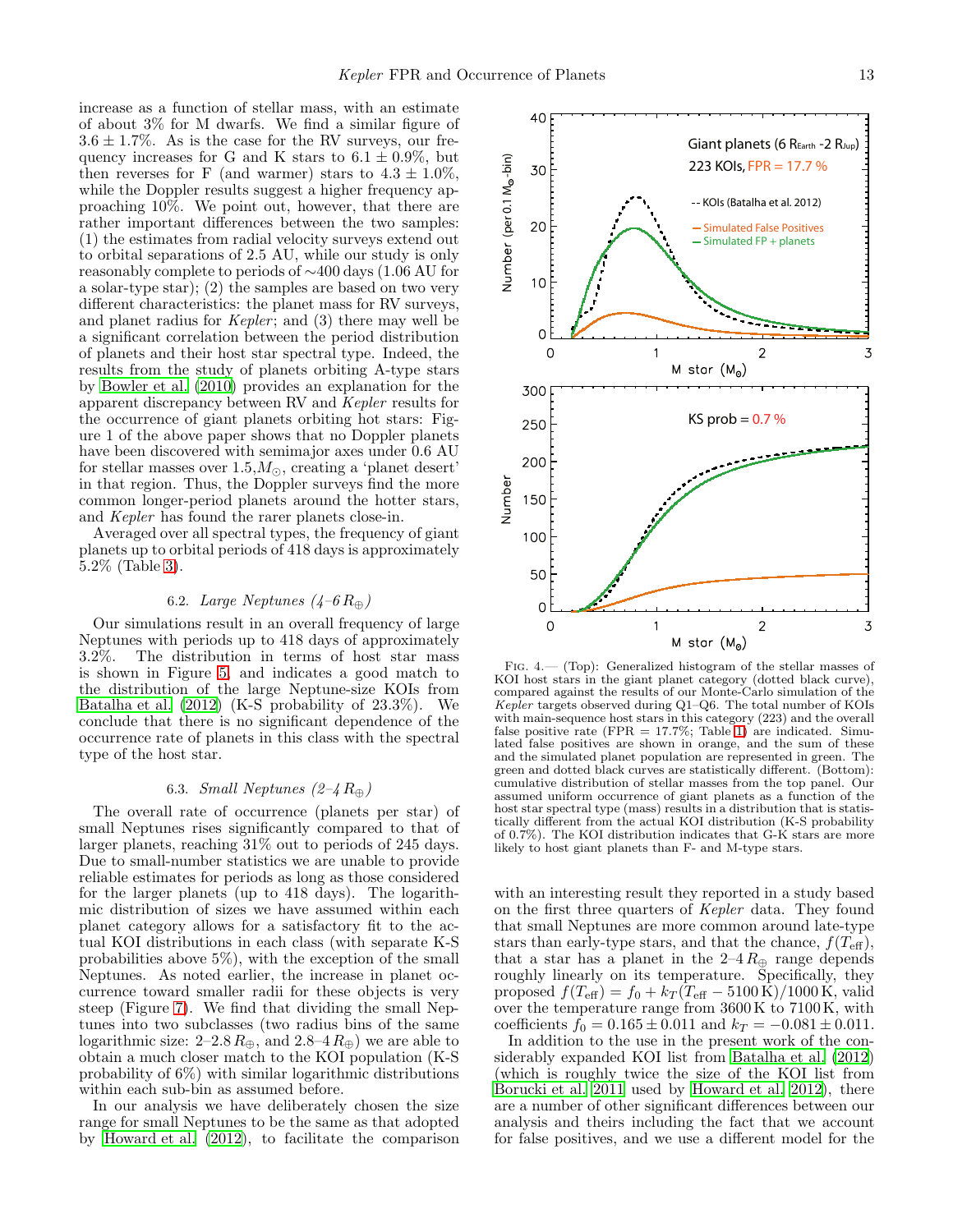

<span id="page-13-0"></span>Fig. 5.— Similar to Fig. [4,](#page-12-0) for the large Neptunes. In this case the mass distributions of KOIs and simulated false positives and planets are statistically indistinguishable (K-S probability  $= 23.3\%)$ supporting the lack of any correlation of the planet frequency with spectral type for this class of objects.

detection efficiency of *Kepler*. It is of considerable interest, therefore, to see if their result still holds, as it could provide important insights into the process of planet formation and/or migration.

We first repeated our analysis as before, with no assumed dependence of the planet frequencies on the spectral type of the host star, but we adjusted other assumptions to match those of [Howard et al. \(2012\)](#page-18-5). Instead of our modified detection model (linear ramp; Sect. [5.1\)](#page-9-1), we adopted a fixed SNR threshold of 10, as they did. Also, rather than assuming logarithmic distributions within each of our sub-bins (which [Howard et al. 2012](#page-18-5) also considered), we assigned to each planet a radius equal to the value corresponding to the center of the bin from [Howard et al. \(2012\)](#page-18-5), as they did. Adopting the same linear relation  $f(T_{\text{eff}})$  proposed by [Howard et al. \(2012\)](#page-18-5), a least-squares fit to the frequencies from our simulations as a function of host star effective temperature yielded the coefficients  $f_0 = 0.170$  and  $k_T = -0.082$ , in very good agreement with their results.

However, returning to the assumptions of our work in this paper (linear ramp detection model, logarithmic/quadratic size distribution, and false positive correc-



<span id="page-13-1"></span>Fig. 6.— Similar to Fig. [4,](#page-12-0) for the small Neptunes. A K-S test indicates there is no significant correlation between planet occurrence and stellar mass.

tions), we find that the correlation between planet occurrence and spectral type (or equivalently  $T_{\text{eff}}$ , or mass) for the small Neptunes all but disappears (Figure [6\)](#page-13-1): a K-S test indicates that the KOI distribution and our simulated population of false positives and true planets (with the assumption of no mass dependence) are not significantly different (false alarm probability  $= 11.4\%$ ). Thus we do not confirm the [Howard et al. \(2012](#page-18-5)) finding.

A number of results from our simulations help to explain why we see no dependence of the planet frequency on spectral type, whereas [Howard et al. \(2012\)](#page-18-5) did. One is that the median SNR for small Neptunes (detectable or not) in our simulated sample is 12.5, a value for which we have shown that the KOI list is likely incomplete (see Sect. [5.1\)](#page-9-1). This means that a significant number of small Neptunes in the Kepler field have not been recovered as KOIs, especially those transiting larger stars. Secondly, we find that the distribution of sizes inside the small Neptune class rises sharply towards smaller radii. This is shown in Figure [7.](#page-14-1) Since these more numerous smaller planets are easier to detect around late-type stars, this artificially boosts the occurrence of planets around such stars. Thirdly, the false positive rate is slightly higher for later-type stars, again resulting in a higher planet occurrence around those stars, if not corrected for.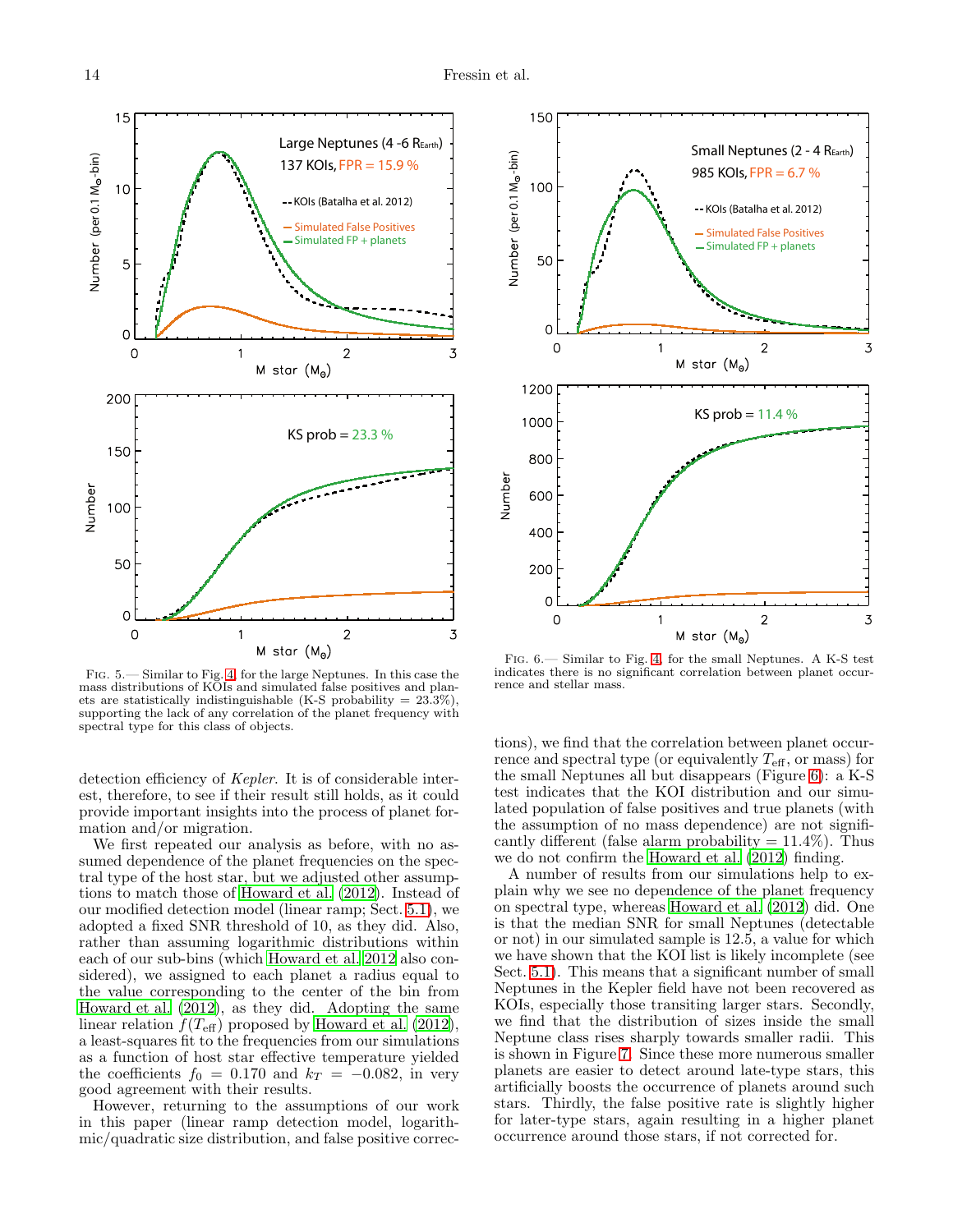

Fig. 7.— Average number of planets per size bin for main sequence FGKM stars, determined here from the Q1-Q6 Kepler data and corrected for false positives and incompleteness.

## <span id="page-14-1"></span>6.4. Super-Earths  $(1.25-2 R_{\oplus})$

<span id="page-14-0"></span>According to our simulations the overall average number of super-Earths per star out to periods of 145 days is close to 30%. The distribution of host star masses for the super-Earths is shown in Figure [8.](#page-14-2) While there is a hint that planets of this size may be less common around M dwarfs than around hotter stars, a K-S test indicates that the simulated and real distributions are not significantly different (false alarm probability of 4.9%).

## 6.5. Earths  $(0.8-1.25 R_{\oplus})$

As indicated in Table [3,](#page-19-2) the overall rate of occurrence (average number of planets per star) we find for Earthsize planets is 18.4%, for orbital periods up to 85 days. Similarly to the case for larger planets, our simulated population of false positives and Earth-size planets is a good match to the KOIs in this class, without the need to invoke any dependence on the mass of the host star (see Figure [9\)](#page-15-2).

Among the Earth-size planets that we have randomly assigned to KIC target stars in our simulations, we find that approximately 23% have SNRs above 7.1, but only about 10% would be actually be detected according to our ramp model for the Kepler recovery rate. These are perhaps the most interesting objects from a scientific point of view. Our results also indicate that 12.3% of the Earth-size KOIs are false positives (Table [1\)](#page-19-0). This fraction is small enough to allow statistical analyses based on the KOI sample, but is too large to claim that any individual Earth-size KOI is a bona-fide planet without further examination. Ruling out the possibility of a false positive is of critical importance for the goal of confidently detecting the first Earth-size planets in the habitable zone of their parent star.

On the basis of our simulations we may predict the kinds of false positives that can most easily mimic an Earth-size transit, so that observational follow-up efforts may be better focused toward the validation of the planetary nature of such a signal. Figure [10](#page-15-3) shows a histogram of the different kinds of false positives that result in pho-



<span id="page-14-2"></span>Fig. 8.— Similar to Figure [4,](#page-12-0) for super-Earths.

tometric signals similar to Earth-size transiting planets, as a function of their magnitude difference compared to the Kepler target.

There are two dominant sources of false positives for this class of signals. One is background eclipsing binaries, most of which are expected to be between 8 and 10 magnitudes fainter than the Kepler target in the Kp passband, and some will be even fainter. The most effective way of ruling out background eclipsing binaries is by placing tight limits on the presence of such contaminants as a function of angular separation from the target. In previous planet validations with BLENDER (e.g., [Fressin et al. 2011](#page-18-2); [Cochran et al. 2011](#page-17-4); [Borucki et al. 2012](#page-17-6); [Fressin et al. 2012](#page-18-26)) the constraints from ground-based high-spatial resolution adaptive optics imaging have played a crucial role in excluding many background stars beyond a fraction of an arcsec from the target. However, these observations typically only reach magnitude differences up to 8–9 mag (e.g., [Batalha et al.](#page-17-3) [2011\)](#page-17-3), and such dim sources can only be detected at considerably larger angular separations of several arcsec. Any closer companions of this brightness would be missed. Since background eclipsing binaries mimicking an Earth-size transit can be fainter still, other more powerful space-based resources may be needed in some cases such as choronography or imaging with HST.

Another major contributor to false positives, according to Figure [10,](#page-15-3) is larger planets transiting a physically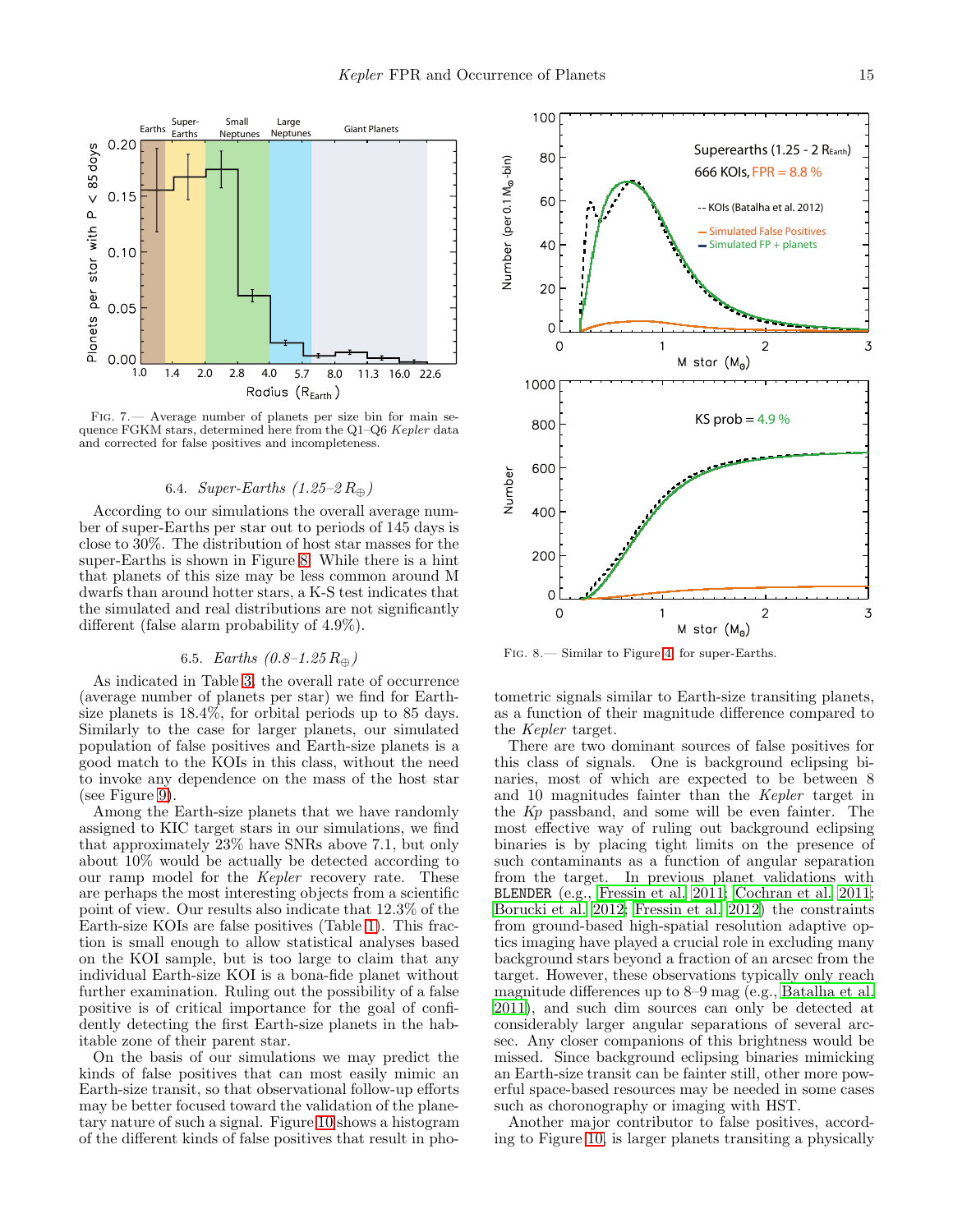

<span id="page-15-2"></span>Fig. 9.— Similar to Figure [4,](#page-12-0) for Earth-size planets.

bound companion star. In this case the angular separations from the target are significantly smaller than for background binaries, and imaging is of relatively little help. Nevertheless, considerable power to rule out such blends can be gained from high-SNR spectroscopic observations in the optical or near-infrared, which can provide useful limits on the presence of very close companions in the form of maximum companion brightness as a function of radial-velocity difference compared to the target.

### 7. TRANSIT DURATIONS

<span id="page-15-0"></span>An additional result of interest from the present study concerns the transit durations. Figure [11](#page-15-4) shows the distribution of durations for our simulated false positives and planets (all sizes) compared with the distribution for the KOIs from [Batalha et al. \(2012\)](#page-17-1). We find an excess of short durations, some under 1 hour. This is likely explained by the fact that the Kepler pipeline is only designed, in principle, to search for transits with durations between 1 and 16 hours [\(Jenkins et al. 2010\)](#page-18-17). These short-duration transits have been included in our simulations because even though they were nominally not searched for, some KOIs in the list of [Batalha et al.](#page-17-1) [\(2012\)](#page-17-1) actually do have such short durations. More importantly, this result suggests that there should actually be more than 100 additional planets with such extremely short durations that may be detectable in the light curves. Efforts to look for them may reveal an in-



<span id="page-15-3"></span>Fig. 10.— Histogram of the magnitude difference (in the Kepler band) relative to the target of the various kinds of false positives that could be interpreted as a transiting Earth-size planet. Background eclipsing binaries and larger planets transiting a physically associated star are the main sources, with larger planets transiting background stars being less important. Eclipsing binaries bound to the target produce signals that are typically too deep to be confused with an Earth.



<span id="page-15-4"></span>Fig. 11.— Histogram of the transit durations for the total population of KOIs from Earth-size to giant planets (dotted black line), simulated false positives (orange), and the sum of the simulated false positives and simulated planets (green). The excess of simulated false positives and planets with very short durations, in comparison with the KOI distribution, is mainly due to the fact that the Kepler pipeline was not designed to extract candidates with durations less than 1 hour.

<span id="page-15-1"></span>teresting and unexplored population.

### 8. DISCUSSION

We have endeavored in this work to adopt assumptions that are as reasonable and realistic as is practical, in order to ensure the results are as accurate as possible. We have gone to considerable lengths to test and adopt a sensible model for the detection efficiency of Kepler, we have used informed estimates of quantities such as num-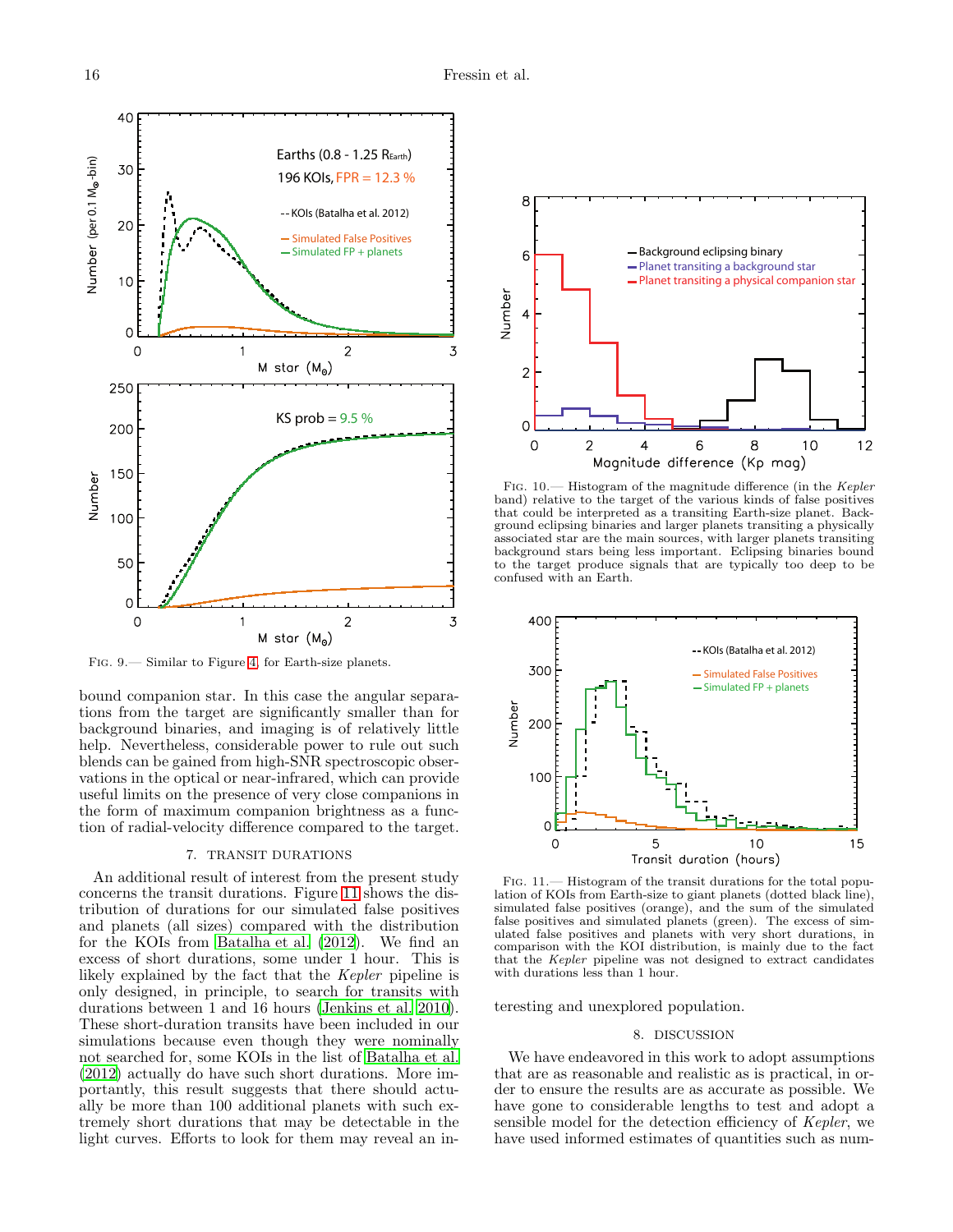ber densities of stars, frequencies of binaries and multiple systems, and frequencies of eclipsing binaries in the Kepler field, and we have taken into account numerous other details in our simulations that similar studies have generally not considered. These efforts notwithstanding, unavoidable idiosyncrasies in the way the Kepler photometry is handled and in the process by which the most recent catalog of KOIs was assembled mean that it is very difficult to avoid subtle biases when extracting information on the false positive rate and the frequencies of planets from this somewhat inhomogeneous data set.

One example of these difficulties is the vetting process followed by the Kepler team. It is quite likely that this procedure has rejected more false positives than we have in our simulations, especially for the high SNR candidates, because of the application of additional criteria based on the light curves themselves. For instance, information on the shape of the transits, which is not explicitly used in our work, can be extremely useful for excluding blends, as demonstrated forcefully in a number of validation studies of Kepler candidates with BLENDER (e.g., [Cochran et al. 2011;](#page-17-4) [Ballard et al. 2011;](#page-17-5) [Fressin et al.](#page-18-6) [2012;](#page-18-6) [Gautier et al. 2012;](#page-18-7) [Borucki et al. 2012\)](#page-17-6). This can often reduce the false positive frequencies by orders of magnitude. It is reasonable to assume that interesting photometric signals have only been promoted to KOIs by the Kepler team if an acceptable fit to the light curve was possible with a transit model. However, estimating how many signals were rejected because of a poor fit is non-trivial, and is further complicated when the shapes are distorted (widened) by unrecognized transit timing variations. In any case, this would mostly involve cases with relatively high SNR where the shape is well defined, such as larger planets with multiple transits. Therefore, this criterion would generally only rule out false positives involving larger eclipsing objects, and not blends involving other planets or very small stars, which constitute the majority of false positive sources.

On the other hand, not all KOIs in the catalog of [Batalha et al. \(2012\)](#page-17-1) have been subjected to the same level of vetting. For example, the KOIs from the earlier list by [Borucki et al. \(2011](#page-17-0)), which were incorporated into the new catalog, did not benefit from a systematic multi-quarter centroid motion analysis as newer candidates did, and may therefore have a somewhat higher rate of false positives.

This effect and the one described previously will tend to compensate each other, and as a result we do not believe the false positive rates in Table [1](#page-19-0) should be much affected, particularly since the biases would mostly influence scenarios involving eclipsing binaries rather than stars transited by larger planets, and the former happen to be less numerous.

An additional source of error in our analysis comes from possible biases in the stellar characteristics provided in the KIC, reported by a number of authors. [Pinsonneault et al. \(2012](#page-18-27)) found effective temperatures that are typically  $\sim$ 200 K hotter than listed in the KIC. [Muirhead et al. \(2012\)](#page-18-28) reported that the masses and radii for cool stars with  $T_{\text{eff}} < 4400 \,\text{K}$  are overestimated, a result confirmed by [Dressing et al. \(2012](#page-17-13)). The latter authors also found support for the earlier result by [Mann et al. \(2012\)](#page-18-29) that nearly all (93–97%) of the bright and cool unclassified stars in the KIC with  $Kp < 14$  and

 $T_{\text{eff}} < 4000 \,\text{K}$  are giants. The systematic errors in the KIC stellar parameters are likely to affect the estimated planetary radii (blurring or shifting the boundaries of the different planet classes), and may also impact our results regarding the correlation (or lack thereof) between the occurrence of small planets (small Neptunes, super-Earths) and spectral type, to some extent, possibly changing the global false positive rate and planet occurrence results.

There are also some indications of possible biases in the fitted transit parameters reported by [Batalha et al.](#page-17-1) [\(2012\)](#page-17-1). For example, the median impact parameter of the entire sample is 0.706, which seems inconsistent with an isotropic distribution of inclination angles. The impact parameter is typically correlated with the normalized semi-major axis  $a/R_{\star}$  in the fits (related to the duration), as well as with the transit depth  $(\propto R_p^2/R_\star^2)$ . There is the potential, therefore, for additional systematic errors in the estimated radii for the planet candidates, and in the durations, which may explain part of the differences noted in Figure [11.](#page-15-4)

Another factor that can influence the durations is the orbital eccentricity distribution. The overall effect of increasing the eccentricities for the simulated planets is to shift the duration distribution slightly toward smaller values. This can be understood by realizing that, although transits occurring near apastron last longer, the chance that they will happen is smaller than transits occurring when the planet is closer to the star. This connection between eccentricities and transit durations may in fact be exploited to characterize the distribution of planetary eccentricities using the durations, as done by [Moorhead et al. \(2011](#page-18-23)) based on an earlier release of candidates from the first two quarters of Kepler observations [\(Borucki et al. 2011\)](#page-17-0). We have refrained from pursuing such a project here with the updated candidate list, as we believe uncertainties in the stellar parameters from the KIC, the transit parameters, and in the efficiency of the Kepler detection pipeline for very short durations are still too important to allow an unbiased characterization of the eccentricity distribution.

#### 9. CONCLUSIONS

<span id="page-16-0"></span>The Kepler Mission was conceived with the objective of determining the frequency of Earth-size and larger planets, including the ones in or near the habitable zone of their parent stars, and determining their properties. This eminently statistical goal requires a good understanding of the false positive rate among planet candidates, and of the actual detection capability of Kepler.

In this work we have developed a detailed simulation of the entire Kepler transit survey based on observations from quarters 1 through 6, designed to extract information on the occurrence rates of planets of different sizes as a function of orbital period. In the process we have also been able to reconstruct a model of the detection efficiency of the global Kepler pipeline, and learn about the incidence of false positives of different kinds. We have made an effort to use assumptions in our simulations that we consider to be more realistic than those used in earlier studies of false positives such as that of Morton  $&$  Johnson (2011). For convenience we have classified planets into five categories by size: giant planets  $(6–22 R_{\oplus})$ , large Neptunes  $(4–6 R_{\oplus})$ , small Nep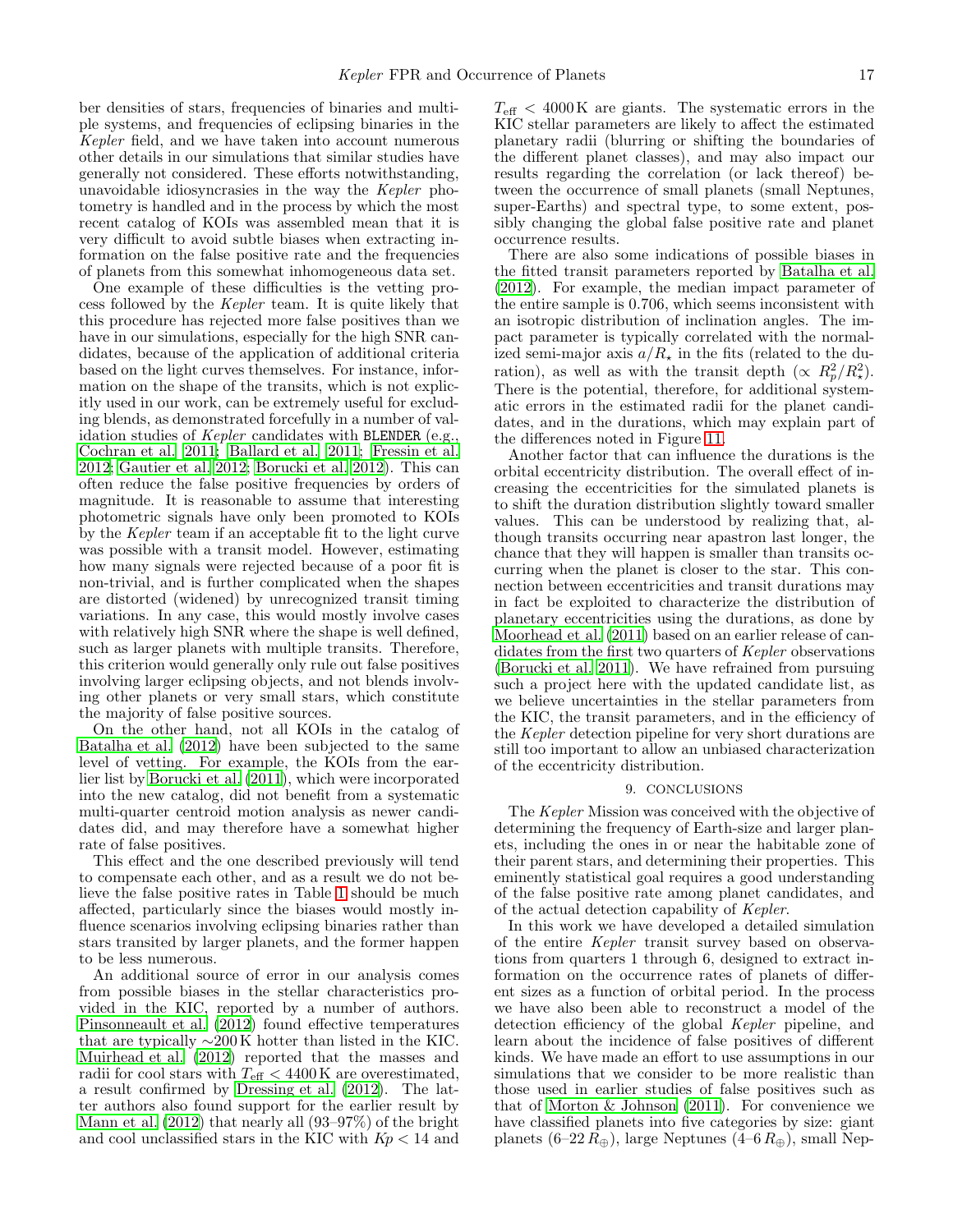tunes  $(2-4R_{\oplus})$ , super-Earths  $(1.25-2R_{\oplus})$ , and Earths  $(0.8-1.25 R_{\oplus})$ . The main results may be summarized as follows:

- 1. We infer the rate of false positives in the Kepler field for each planet class, broken down by the type of configuration of the blend (Table [1\)](#page-19-0). This includes eclipsing binaries or other stars transited by larger planets, either of which may be in the background or physically associated with the target. The dominant type of false positive for all planet classes is physically associated stars transited by a larger planet. The overall false positive rate is 17.7% for giant planets, decreasing to a minimum of 6.7% for small Neptunes, and increasing again up to 12.3% for Earth-size planets. On average the mean false positive rate for planets of all sizes is  $9.4 \pm 0.9\%$ , which may be compared with the value of 4% derived by MJ11. The difference is due in part to our inclusion of planets transiting companion stars as blends, but other factors listed in Sect. [1](#page-0-0) also have a significant impact.
- 2. We derive the occurrence rate of planets of different sizes as a function of their orbital period. These results are presented in two different forms: in terms of the average number of planets per star (Table [2](#page-19-1) for different period bins, and cumulative rates in Table [3\)](#page-19-2), and also expressed as the percentage of stars with at least one planet (Ta-ble [4\)](#page-20-0). For planets larger than  $2 R_{\oplus}$  and periods up to 50 days we may compare our occurrence rates with those of [Howard et al. \(2012\)](#page-18-5), which are also based on Kepler candidates. Our results indicate a rate of  $0.209 \pm 0.013$ planets per star, which is slightly larger than their estimate of  $0.166 \pm 0.009$ . The excess is due to the previously mentioned differences between our approaches. In particular, our prescription for the actual detection recovery rate of Kepler (see Sect. [5.1\)](#page-9-1) leads to a larger occurrence of small Neptunes. For Earth-size planets we find that about 16.5% of stars have at least one planet in this category with orbital periods up to 85 days, beyond which the statistics are still too poor to provide results. Rates for other planet sizes are given in Table [4.](#page-20-0) The percentage of stars that have at least one planet of any size out to 85 days is approximately 52%. This high percentage is broadly in agreement with results from the HARPS radial velocity survey of [Mayor et al. \(2011\)](#page-18-30). Those authors reported that the rate of low-mass planets (having masses between 1 and  $30 M_{\oplus}$ ) with periods shorter than 100 days is larger than 50%. While the figures are similar, we must keep in mind that they refer to two different planet properties (radii and masses). A relevant improvement of our procedures we plan for the future is to incor-

porate a model of the global mass-radius distribution of close-in planets that would simultaneously enable a good match to the mass distribution from Doppler surveys and the radius distribution from Kepler.

- 3. We find that the effective detection efficiency of Kepler differs from that expected from the nominal signal-tonoise criterion applied during the Mission, namely, that 50% of signals with SNR greater than 7.1 are detectable. Instead, we find that the actual distribution of SNRs for the KOIs released by [Batalha et al. \(2012\)](#page-17-1) is better represented with a detection efficiency that increases linearly from 0% for a SNR of 6 to 100% for a SNR of 16.
- 4. After accounting for false positives and the effective detection efficiency of Kepler as described above, we find no significant dependence of the rates of occurrence as a function of the spectral type (or mass, or temperature) of the host star. This contrasts with the findings by [Howard et al. \(2012\)](#page-18-5), who found that for the small Neptunes  $(2-4 R_{\oplus})$  M stars have higher planet frequencies than F stars.
- 5. We find an apparent excess of transits of very short duration (less than one hour). Such transits have not explicitly been looked for in the Kepler pipeline.

The planet occurrence rates provided in Table [2](#page-19-1) should be useful in future planet validation studies (e.g., using the BLENDER procedure) to estimate the "planet prior"  $(a)$ priori chance of a planet) for a candidate of a given size and period. A comparison of this prior with the a priori chance that the candidate is a false positive, incorporating constraints from any available follow-up observations, could then be used to establish the confidence level of the validation.

Our technique provides an estimate of the occurrence of planets orbiting dwarf stars in the solar neighborhood that is based almost entirely on Kepler observations and modeling. Improvements in the Kepler pipeline, in the understanding of the detection efficiency and with the addition of more quarters of data, will allow to improve the planet occurrence estimates, extend them to longer periods, and study their relations with their host stars characteristics.

We thank the anonymous referee for helpful suggestions on the original manuscript. GT acknowledges partial support for this work from NASA grant NNX12AC75G (Kepler Participating Scientist Program).

Facilities: Kepler Mission.

### REFERENCES

- <span id="page-17-5"></span>Ballard, S., Fabrycky, D., Fressin, F., et al. 2011, ApJ, 743, 200
- <span id="page-17-3"></span>Batalha, N. M. et al. 2011, ApJ, 729, 27
- <span id="page-17-1"></span>Batalha, N. M., Rowe, J. F., Bryson, S. T., et al. 2012,
- [arXiv:1202.5852](http://arxiv.org/abs/1202.5852)
- <span id="page-17-0"></span>Borucki, W. J., Koch, D. G., Basri, G., et al. 2011, ApJ, 736, 19
- <span id="page-17-6"></span>Borucki, W. J., Koch, D. G., Batalha, N., et al. 2012, ApJ, 745, 120
- <span id="page-17-12"></span>Bowler, B. P., Johnson, J. A., Marcy, G. W., et al. 2010, ApJ, 709, 396
- <span id="page-17-2"></span>Brown, T. M. 2003, ApJ, 593, L125
- <span id="page-17-9"></span>Brown, T. M., Latham, D. W., Everett, M. E., & Esquerdo, G. A., AJ, 142, 112, 2011
- <span id="page-17-10"></span>Burke, C. J., Christiansen, J. L., Jenkins, J. M., et al. 2012, American Astronomical Society Meeting Abstracts, 219, #245.07
- <span id="page-17-8"></span>Catanzarite, J., & Shao, M. 2011, ApJ, 738, 151
- Charbonneau, D. et al. 2009, Nature, 462, 891
- <span id="page-17-11"></span>Christiansen, J. L., Jenkins, J. M., Barclay, T. S., et al. 2012, [arXiv:1208.0595](http://arxiv.org/abs/1208.0595)
- <span id="page-17-4"></span>Cochran, W. D., Fabrycky, D. C., Torres, G., et al. 2011, ApJS, 197, 7
- <span id="page-17-7"></span>Demory, B.-O., & Seager, S. 2011, ApJS, 197, 12
- Dotter, A., Chaboyer, B., Jevremović, D., et al. 2008, ApJS, 178, 89
- <span id="page-17-13"></span>Dressing, C., et al. submitted to ApJ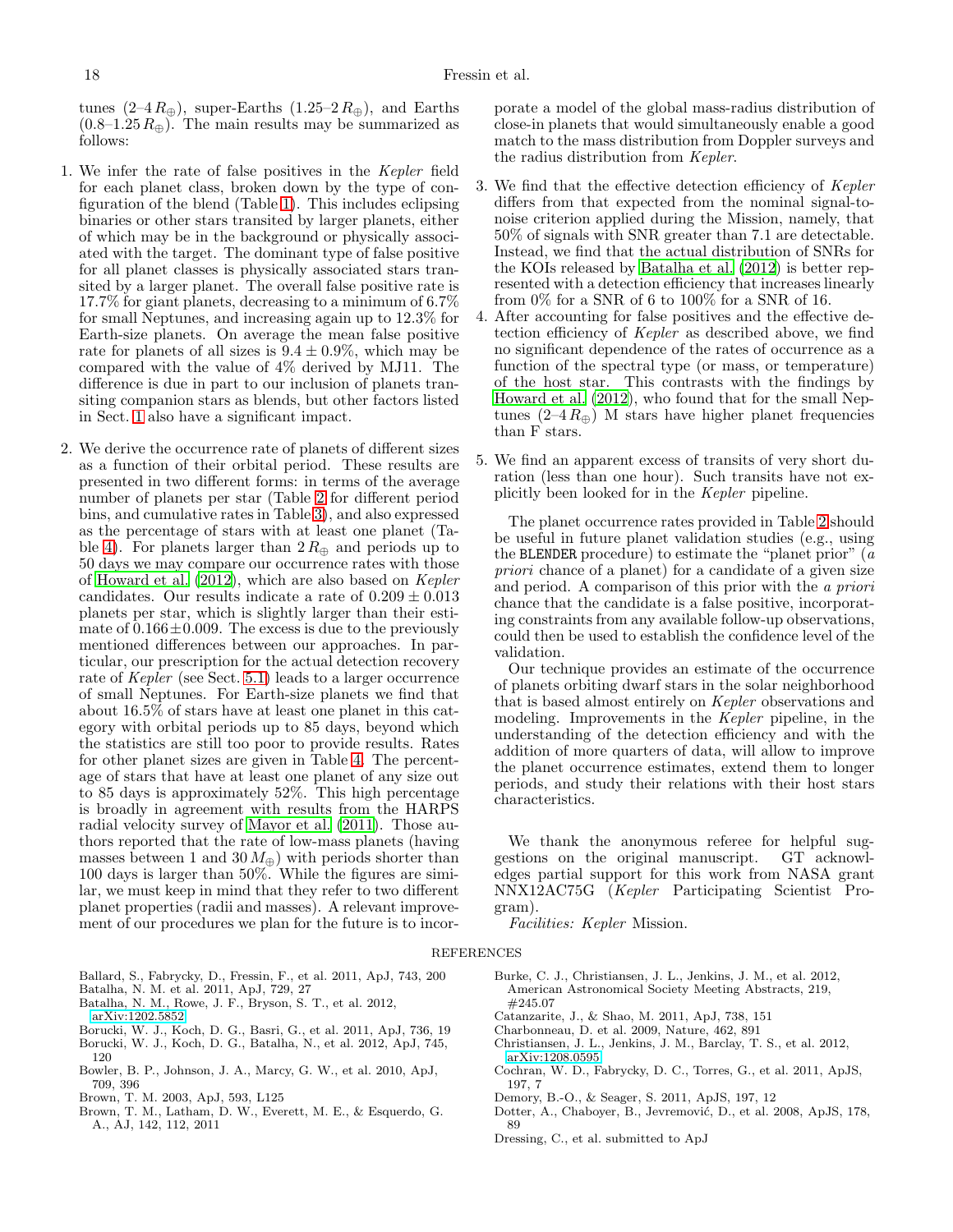- <span id="page-18-21"></span>Farmer, A. J., & Agol, E. 2003, ApJ, 592, 1151
- <span id="page-18-2"></span>Fressin, F., Torres, G., Désert, J.-M., et al. 2011, ApJS, 197, 5
- <span id="page-18-26"></span>Fressin, F., Torres, G., Rowe, J. F., et al. 2012, Nature, 482, 195
- <span id="page-18-7"></span><span id="page-18-6"></span>Fressin, F., Torres, G., Pont, F., et al. 2012, ApJ, 745, 81 Gautier, T. N., III, Charbonneau, D., Rowe, J. F., et al. 2012 , ApJ, 749, 15
- <span id="page-18-19"></span>Girardi, L., Bressan, A., Bertelli, G., & Chiosi, C. 2000, A&AS, 141, 371
- <span id="page-18-22"></span>Girardi, L., Groenewegen, M. A. T., Hatziminaoglou, E., & da Costa, L. 2005, A&A, 436, 895
- <span id="page-18-20"></span>Holman, M. J., & Wiegert, P. A. 1999, AJ, 117, 621
- Howard, A. W., Marcy, G. W., Johnson, J. A., et al. 2010, Science, 330, 653
- <span id="page-18-5"></span>Howard, A. W., Marcy, G. W., Bryson, S. T., et al. 2012, ApJS, 201, 15
- <span id="page-18-16"></span>Jenkins, J. M., Doyle, L. R., & Cullers, D. K. 1996, Icarus, 119, 244
- <span id="page-18-17"></span>Jenkins, J. M., Caldwell, D. A., Chandrasekaran, H., et al. 2010, ApJ, 713, L87
- <span id="page-18-31"></span>Jenkins, J. M., Chandrasekaran, H., McCauliff, S. D., et al. 2010, Proc. SPIE, 7740,
- <span id="page-18-25"></span>Johnson, J. A., Aller, K. M., Howard, A. W., & Crepp, J. R. 2010, PASP, 122, 905
- <span id="page-18-4"></span>Latham, D. W., Bakos, G. A., Torres, G., et al. 2009, ApJ, 704, ´ 1107
- Lissauer, J. J. et al. 2011, Nature, 470, 53
- <span id="page-18-15"></span>Lissauer, J. J., Marcy, G. W., Rowe, J. F., et al. 2012, ApJ, 750, 112
- <span id="page-18-29"></span>Mann, A. W., Gaidos, E., Lépine, S., & Hilton, E. J. 2012, ApJ, 753, 90
- <span id="page-18-30"></span>Mayor, M., Marmier, M., Lovis, C., et al. 2011, [arXiv:1109.2497](http://arxiv.org/abs/1109.2497)
- <span id="page-18-23"></span>Moorhead, A. V., Ford, E. B., Morehead, R. C., et al. 2011, ApJS, 197, 1
- <span id="page-18-3"></span>Morton, T. D., & Johnson, J. A. 2011, ApJ, 738, 170
- <span id="page-18-12"></span>Morton, T. D. 2012, [arXiv:1206.1568](http://arxiv.org/abs/1206.1568)
- <span id="page-18-28"></span>Muirhead, P. S., Hamren, K., Schlawin, E., et al. 2012, ApJ, 750, L37
- <span id="page-18-27"></span>Pinsonneault, M. H., An, D., Molenda-Zakowicz, J., et al. 2012, ApJS, 199, 30
- <span id="page-18-24"></span>Pont, F., Zucker, S., & Queloz, D. 2006, MNRAS, 373, 231
- <span id="page-18-8"></span>Prša, A., Batalha, N., Slawson, R. W., et al. 2011, AJ, 141, 83
- <span id="page-18-10"></span>Raghavan, D., McAlister, H. A., Henry, T. J., et al. 2010, ApJS, 190, 1
- <span id="page-18-18"></span>Robin, A. C., Reylé, C., Derriére, S., & Picaud, S. 2003, A&A, 409, 523
- Rowe, J. F., Borucki, W. J., Koch, D., et al. 2010, ApJ, 713, L150 Santerne, A., Daz, R. F., Moutou, C., et al. 2012, Submitted t o
- <span id="page-18-11"></span>A&A Slawson, R. W., Prša, A., Welsh, W. F., et al. 2011, AJ, 142, 160
- <span id="page-18-9"></span><span id="page-18-0"></span>Torres, G., Konacki, M., Sasselov, D. D., & Jha, S. 2004, ApJ, 614, 979
- <span id="page-18-1"></span>Torres, G. et al. 2011, ApJ, 727, 24
- <span id="page-18-13"></span>Traub, W. A. 2012, ApJ, 745, 20
- <span id="page-18-14"></span>Youdin, A. N. 2011, ApJ, 742, 38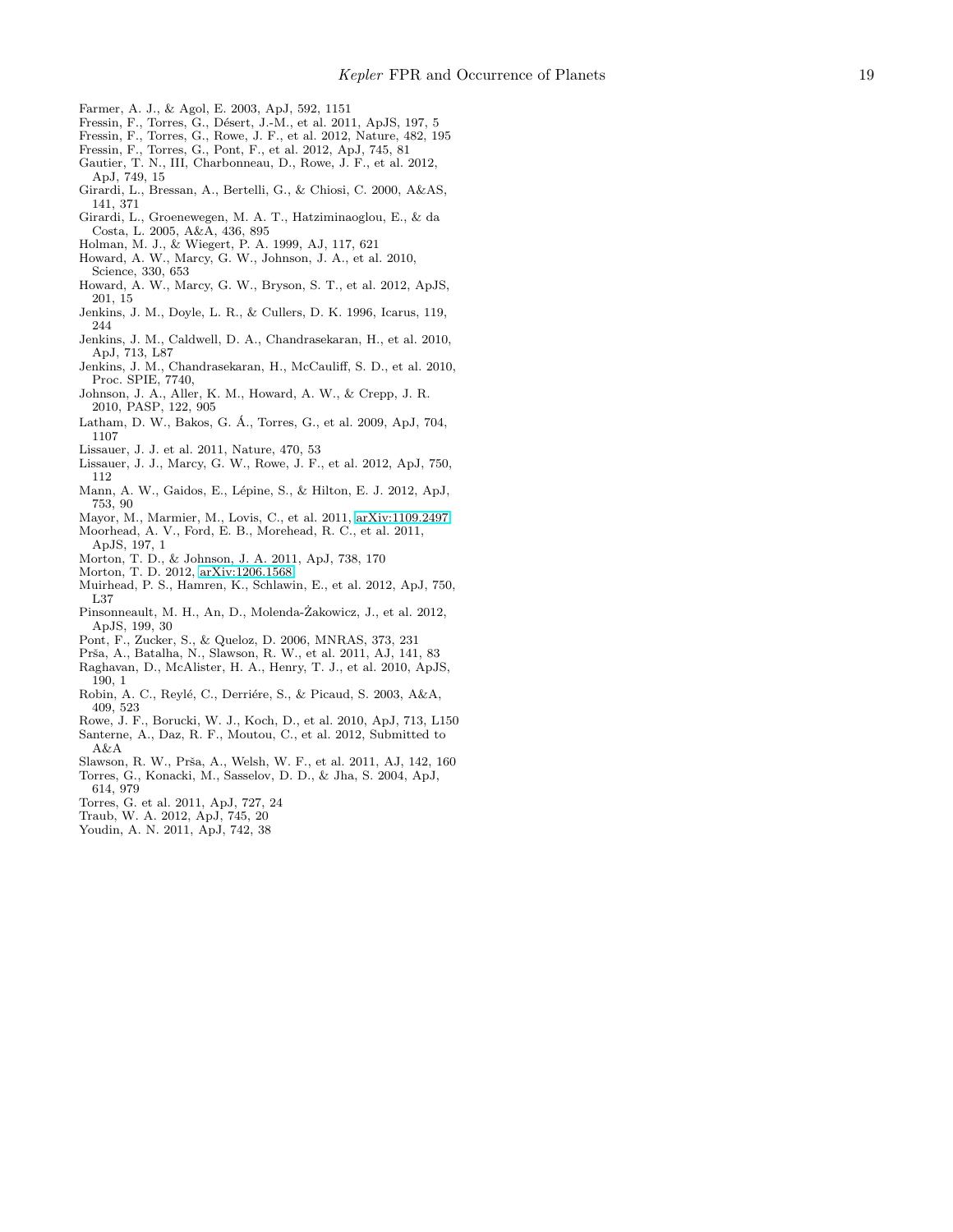## <span id="page-19-0"></span>20 Fressin et al.

TABLE 1 FALSE POSITIVES FOR THE DIFFERENT PLANET SIZE CLASSES.

|                                                                      |                                                                                                               | Involving Eclipsing Binaries                                                        |                                                                                     |                                                                               | Involving Transiting Planets                                                        |                                                                                          |                                 |                                                                                                |
|----------------------------------------------------------------------|---------------------------------------------------------------------------------------------------------------|-------------------------------------------------------------------------------------|-------------------------------------------------------------------------------------|-------------------------------------------------------------------------------|-------------------------------------------------------------------------------------|------------------------------------------------------------------------------------------|---------------------------------|------------------------------------------------------------------------------------------------|
| Class                                                                | Size range                                                                                                    | Background                                                                          | Bound                                                                               | Background                                                                    | Bound                                                                               | Total                                                                                    | KOIs                            | FP rate                                                                                        |
| Giants<br>Large Neptunes<br>Small Neptunes<br>Super-Earths<br>Earths | $6-22 R_{\oplus}$<br>$4-6 R_{\oplus}$<br>$2-4 R_{\oplus}$<br>$1.25 - 2 R_{\oplus}$<br>$0.8 - 1.25 R_{\oplus}$ | $8.0 \pm 3.1$<br>$5.5 \pm 2.6$<br>$15.1 \pm 4.3$<br>$10.5 \pm 3.6$<br>$5.5 \pm 2.6$ | $4.7 + 2.2$<br>$0.4 \pm 0.4$<br>$0.2 + 0.2$<br>$0.05 \pm 0.05$<br>$0.002 \pm 0.002$ | $2.3 \pm 1.7$<br>$1.4 \pm 1.3$<br>$4.2 + 2.2$<br>$3.6 \pm 2.1$<br>$2.2 + 1.6$ | $24.5 \pm 5.0$<br>$14.4 + 3.8$<br>$46.6 \pm 9.6$<br>$44.1 + 12.3$<br>$16.3 \pm 5.0$ | $39.5 \pm 6.4$<br>$21.7 \pm 4.8$<br>$66.1 \pm 10.7$<br>$58.3 \pm 13.0$<br>$24.1 \pm 5.9$ | 223<br>137<br>985<br>666<br>196 | $17.7 \pm 2.9\%$<br>$15.9 \pm 3.5\%$<br>$6.7 \pm 1.1\%$<br>$8.8 \pm 1.9\%$<br>$12.3 \pm 3.0\%$ |
| Total                                                                |                                                                                                               | $44.7 \pm 7.3$                                                                      | $5.3 + 2.2$                                                                         | $13.8 + 4.1$                                                                  | $146.0 + 17.5$                                                                      | $209.8 + 19.6$                                                                           | 2222                            | $9.4 \pm 0.9\%$                                                                                |

<span id="page-19-1"></span>NOTE. — The number of KOIs in the penultimate column corresponds to stars not considered here not to be giants ( $\log g > 3.6$ ; [Brown et al.](#page-17-9) [2011\)](#page-17-9). Additionally, we have excluded the few KOIs outside of the radius ranges of interest here  $(0.8-22 R_{\oplus})$ .

TABLE 2 Average number of planets per star per period bin (in percent).

| Class          | Period range (days) |             |            |             |            |            |            |            |            |            |                         |
|----------------|---------------------|-------------|------------|-------------|------------|------------|------------|------------|------------|------------|-------------------------|
|                | $0.8-$              | $2.0 -$     | $3.4-$     | $5.9 -$     | $10 -$     | $17 -$     | $29 -$     | $50-$      | $85 -$     | $145 -$    | $245 -$                 |
|                | 2.0                 | 3.4         | 5.9        | 10          | 17         | 29         | 50         | 85         | 145        | 245        | $418*$                  |
| Giants         | 0.015               | 0.067       | 0.17       | 0.18        | 0.27       | 0.23       | 0.35       | 0.71       | 1.25       | 0.94       | 1.05                    |
|                | $\pm 0.007$         | $\pm 0.018$ | $\pm 0.03$ | $\pm 0.04$  | $\pm 0.06$ | $\pm 0.06$ | $\pm$ 0.10 | $\pm$ 0.17 | $\pm 0.29$ | $\pm$ 0.28 | $\pm 0.30$              |
| Large Neptunes | 0.004               | 0.006       | 0.11       | 0.091       | 0.29       | 0.32       | 0.49       | 0.66       | 0.43       | 0.53       | 0.24                    |
|                | $\pm 0.003$         | $\pm 0.006$ | $\pm$ 0.03 | $\pm 0.030$ | $\pm 0.07$ | $\pm 0.08$ | $\pm$ 0.12 | $\pm$ 0.16 | $\pm$ 0.17 | $\pm$ 0.21 | $\pm$ 0.15              |
| Small Neptunes | 0.035               | 0.18        | 0.73       | 1.93        | 3.67       | 5.29       | 6.45       | 5.25       | 4.31       | 3.09       | $\cdots$                |
|                | $\pm 0.011$         | $\pm 0.03$  | $+0.09$    | $+0.19$     | $\pm 0.39$ | $\pm 0.64$ | ±1.01      | $\pm 1.05$ | $\pm$ 1.03 | $\pm 0.90$ |                         |
| Superearths    | 0.17                | 0.74        | 1.49       | 2.90        | 4.30       | 4.49       | 5.29       | 3.66       | 6.54       | $\cdots$   | $\cdots$                |
|                | $\pm 0.03$          | $\pm$ 0.13  | $\pm$ 0.23 | $\pm 0.56$  | $\pm$ 0.73 | $\pm 1.00$ | ±1.48      | $\pm$ 1.21 | $\pm 2.20$ | .          | $\cdot$ $\cdot$ $\cdot$ |
| Earths         | 0.18                | 0.61        | 1.72       | 2.70        | 2.70       | 2.93       | 4.08       | 3.46       | $\cdots$   | $\cdots$   | $\cdots$                |
|                | $\pm 0.04$          | $\pm$ 0.15  | $\pm$ 0.43 | $\pm 0.60$  | $\pm 0.83$ | $\pm 1.05$ | ±1.88      | $±$ 2.81   |            |            |                         |
| Total          | 0.41                | 1.60        | 4.22       | 7.79        | 11.2       | 13.3       | 16.7       | 13.7       | $\cdots$   | .          | $\cdots$                |
|                | $\pm 0.05$          | $\pm 0.20$  | $\pm 0.50$ | $\pm 0.85$  | ± 1.2      | ±1.6       | ± 2.6      | ± 3.2      |            |            |                         |
|                |                     |             |            |             |            |            |            |            |            |            |                         |

NOTE. — Planet occurrence per period bin for each class of planet defined in Sect. [2.2.](#page-3-1) The first line in each group represents planet occurrences (in percent), and the second line gives their error bars. The increase in the uncertainties relative to the occurrence rates towards longer periods is due to the drop in the geometric transit probability and detection rate. Empty fields for the smallest planets occur where the Kepler results based on 6 quarters of data are insufficient to provide an estimate.

<span id="page-19-2"></span>\* For planets with long periods we have assumed that two transits are sufficient for a detection. We have also corrected the planet occurrences for periods longer than half the total duration of the Q1–Q6 survey (670 days), to account for the fact that a fraction of these long period planets would have shown a single transit in the Q1–Q6 survey, depending on the transit date.

TABLE 3 Average number of planets per star for different period ranges (in percent)

| Class          | Period range (days) |               |                |              |               |              |               |               |                |               |                |
|----------------|---------------------|---------------|----------------|--------------|---------------|--------------|---------------|---------------|----------------|---------------|----------------|
|                | $0.8 -$<br>2.0      | $0.8-$<br>3.4 | $0.8 -$<br>5.9 | $0.8-$<br>10 | $0.8 -$<br>17 | $0.8-$<br>29 | $0.8 -$<br>50 | $0.8 -$<br>85 | $0.8 -$<br>145 | $0.8-$<br>245 | $0.8 -$<br>418 |
| Giants         | 0.015               | 0.082         | 0.25           | 0.43         | 0.70          | 0.93         | 1.29          | 2.00          | 3.24           | 4.19          | 5.24           |
|                | $\pm 0.007$         | $\pm 0.019$   | $\pm 0.04$     | $\pm 0.05$   | $\pm 0.08$    | $\pm$ 0.10   | $\pm$ 0.14    | $\pm$ 0.22    | $\pm 0.37$     | $\pm 0.46$    | $\pm 0.55$     |
| Large Neptunes | 0.004               | 0.010         | 0.12           | 0.21         | 0.50          | 0.82         | 1.31          | 1.97          | 2.41           | 2.94          | 3.18           |
|                | $\pm 0.003$         | $\pm 0.007$   | $\pm 0.03$     | $\pm 0.04$   | $\pm 0.08$    | $\pm$ 0.11   | $\pm 0.17$    | $\pm$ 0.23    | $\pm 0.29$     | $\pm 0.36$    | $\pm 0.39$     |
| Small Neptunes | 0.035               | 0.22          | 0.95           | 2.88         | 6.55          | 11.8         | 18.3          | 23.5          | 27.8           | 30.9          | $\cdots$       |
|                | $\pm 0.011$         | $\pm 0.03$    | $\pm$ 0.10     | $\pm$ 0.21   | $\pm$ 0.44    | $\pm 0.8$    | $\pm 1.3$     | ±1.6          | ±1.9           | $\pm 2.1$     | $\cdots$       |
| Superearths    | 0.17                | 0.91          | 2.40           | 5.30         | 9.60          | 14.1         | 19.4          | 23.0          | 29.6           | $\cdots$      | $\cdots$       |
|                | $\pm 0.03$          | $\pm$ 0.13    | $\pm$ 0.27     | $\pm 0.62$   | $\pm 0.96$    | ±1.4         | ± 2.0         | ± 2.4         | ± 3.2          | $\cdots$      | $\cdots$       |
| Earths         | 0.18                | 0.79          | 2.51           | 5.21         | 7.91          | 10.8         | 14.9          | 18.4          | $\cdots$       | $\cdots$      | $\cdots$       |
|                | $\pm 0.04$          | $\pm$ 0.16    | $\pm 0.46$     | $\pm 0.76$   | $\pm$ 1.13    | $\pm 1.5$    | ± 2.4         | $\pm$ 3.7     | $\cdots$       | $\cdots$      | $\cdots$       |
| Total          | 0.41                | 2.0           | 6.2            | 14.0         | 25.3          | 38.5         | 55.2          | 68.9          | $\cdots$       | $\cdots$      | $\cdots$       |
|                | $\pm 0.05$          | $\pm 0.2$     | $\pm 0.5$      | $\pm 1.0$    | ±1.6          | $\pm 2.2$    | ± 3.4         | ±4.7          | .              | $\cdots$      | $\cdots$       |

NOTE. — Cumulative planet occurrence rates in each period bin for the planet classes defined in Sect. [3.](#page-3-0) The top line for each group is the cumulative occurrence rate (in percent), and the bottom line corresponds to the uncertainty.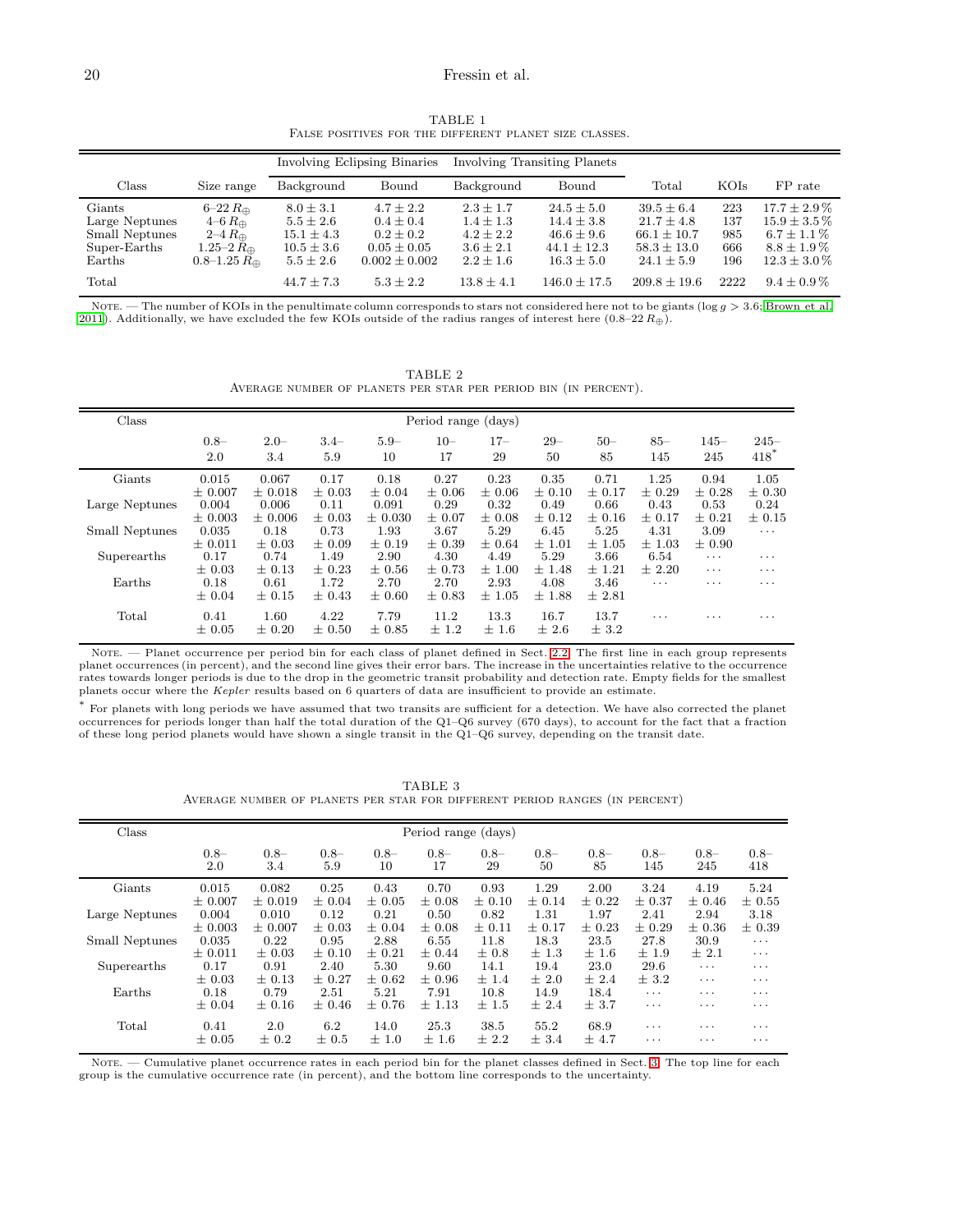# Kepler FPR and Occurrence of Planets 21

TABLE 4 Percentage of stars with at least one planet for different period ranges

<span id="page-20-0"></span>

| Period range (days) |               |                |              |              |              |              |              |                         |               |                |
|---------------------|---------------|----------------|--------------|--------------|--------------|--------------|--------------|-------------------------|---------------|----------------|
| $0.8-$<br>2.0       | $0.8-$<br>3.4 | $0.8 -$<br>5.9 | $0.8-$<br>10 | $0.8-$<br>17 | $0.8-$<br>29 | $0.8-$<br>50 | $0.8-$<br>85 | $0.8 -$<br>145          | $0.8-$<br>245 | $0.8 -$<br>418 |
| 0.015               | 0.082         | 0.25           | 0.43         | 0.70         | 0.93         | 1.29         | 1.97         | 3.19                    | 4.09          | 5.12           |
| $\pm 0.007$         | $\pm 0.019$   | $\pm 0.04$     | $\pm 0.05$   | $\pm 0.08$   | $\pm$ 0.10   | $\pm$ 0.14   | $\pm$ 0.22   | $\pm 0.36$              | $\pm 0.46$    | $\pm 0.55$     |
| 0.004               | 0.010         | 0.12           | 0.21         | 0.49         | 0.80         | 1.23         | 1.86         | 2.26                    | 2.76          | 2.99           |
| $\pm 0.003$         | $\pm 0.007$   | $\pm 0.03$     | $\pm 0.04$   | $+0.08$      | $\pm$ 0.11   | $\pm$ 0.17   | $\pm 0.24$   | $\pm 0.29$              | $\pm 0.36$    | $\pm 0.39$     |
| 0.031               | 0.20          | 0.89           | 2.61         | 5.82         | 10.24        | 15.48        | 19.90        | 23.41                   | 26.00         | $\cdots$       |
| $\pm$ 0.011         | $\pm 0.04$    | $\pm 0.09$     | $\pm$ 0.18   | $\pm$ 0.34   | $\pm 0.54$   | $\pm 0.84$   | $\pm$ 1.19   | ±1.44                   | $\pm$ 1.65    | $\cdots$       |
| 0.16                | 0.83          | 2.20           | 4.82         | 8.63         | 12.54        | 17.09        | 20.31        | 26.11                   | $\cdots$      | $\cdots$       |
| $\pm 0.03$          | $\pm$ 0.12    | $\pm$ 0.23     | $\pm$ 0.53   | $\pm 0.79$   | $\pm$ 1.12   | ±1.61        | $\pm$ 1.95   | ±2.87                   | $\cdots$      | $\cdots$       |
| 0.18                | 0.75          | 2.39           | 4.86         | 7.30         | 9.83         | 13.49        | 16.55        | $\cdots$                | $\cdots$      | .              |
| $\pm 0.09$          | $\pm$ 0.17    | $\pm$ 0.44     | $\pm 0.69$   | $\pm 1.04$   | $\pm$ 1.40   | ± 2.27       | $\pm$ 3.60   | $\cdot$ $\cdot$ $\cdot$ | $\cdots$      | .              |
| 0.35                | 1.43          | 4.58           | 9.87         | 19.24        | 29.57        | 40.45        | 52.26        | $\cdots$                | $\cdots$      | $\cdots$       |
| $\pm 0.05$          | $\pm$ 0.15    | $\pm 0.39$     | $\pm 0.70$   | $\pm$ 1.21   | $\pm$ 1.78   | ± 2.73       | $\pm$ 4.16   | $\cdots$                | $\cdots$      | .              |
|                     |               |                |              |              |              |              |              |                         |               |                |

NOTE. — The top line in each group represents the number of stars that have at least one planet in that period range (in percent), and the bottom line corresponds to the uncertainty.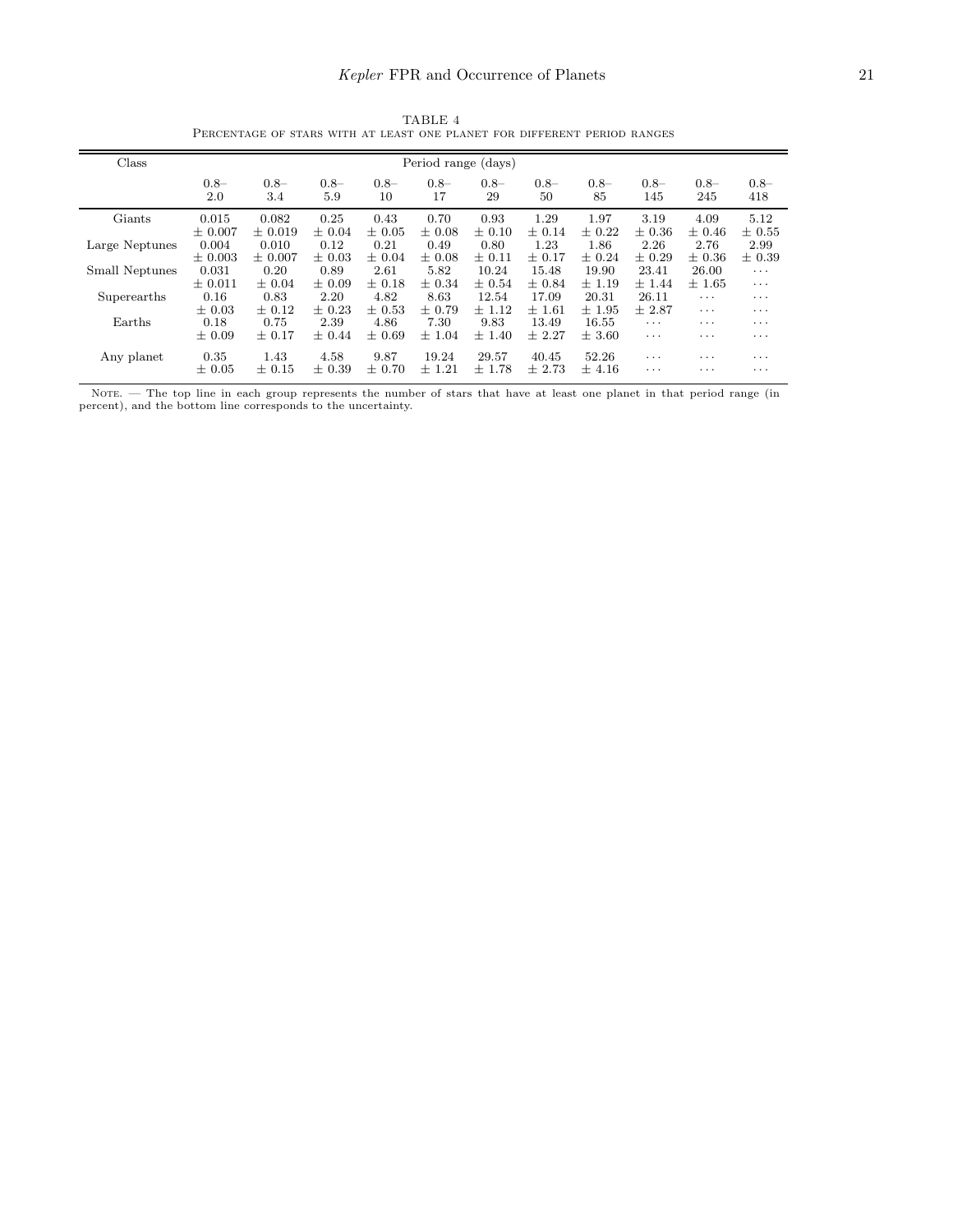## 22 Fressin et al.

## APPENDIX: MODELING OF THE TRANSIT SNR AND OF THE KEPLER PHOTO-CENTROID SHIFT.

### 9.1. Signal-to-noise calculation

In this work we have adopted the use of the Combined Differential Photometric Precision (CDPP), which is an empirical measure of the effective noise seen by transits as a function of their duration [\(Jenkins et al. 2010;](#page-18-31) [Christiansen et al.](#page-17-11) [2012\)](#page-17-11). The CDPP is obtained as a time series for each star for each of 14 trial transit durations ranging from 1.5 hours to 15 hours as a by-product of the search for transiting planets by the Kepler Transiting Planet Search (TPS) pipeline. TPS characterizes the Power Spectral Density (PSD) of each observed flux time series and calculates the expected SNR of the reference transit pulse at each time step. The CDPP time series are obtained by dividing the reference transit depth by the SNR time series, thereby allowing the SNR to be calculated easily for any depth transit of the given duration. We use the rms CDPP calculated across each quarter of Kepler observations, and take the median value for each star across Q1 through Q6, interpolating across the 14 CDPP transit durations to estimate the CDPP for each simulated transit or false positive eclipse duration.

The measured CDPP is empirical and accounts for the three known sources of noise: Poisson errors from the number of photons received, which depends on star brightness, the stellar variability noise due to stellar surface physics including spots, turbulence (e.g., granulation), acoustic  $p$ -modes, and magnetic effects, and the residual instrumental effects.

The signal-to-noise ratio of a transit is defined as

<span id="page-21-0"></span>
$$
SNR = \frac{\delta}{CDPP_{\text{eff}}} \sqrt{\frac{t_{\text{obs}}f}{P}} \,, \tag{2}
$$

where  $\delta$  is the photometric depth of the signal and is computed as  $\delta = R_p^2/R_\star^2$  for a transiting planet of radius  $R_p$ transiting a star of radius  $R_{\star}$ , or as

$$
\delta = \frac{R_{\text{ecl}}^2}{R_{\text{blend}}^2} \frac{F_{\text{blend}}}{F_{\text{blend}} + F_{\text{KIC}}}
$$
(3)

for a blend involving an object eclipsing a blending star in the photometric aperture of the KIC target. In the above expression  $F_{\text{blend}}/(F_{\text{blend}} + F_{\text{KIC}})$  is the contribution in the Kepler bandpass of the flux of the blending star in the photometric aperture normalized to the sum of the blending star and KIC target fluxes. The symbol  $t_{\rm obs}$  is the duration of the Kepler observations from  $Q1$  to  $Q6$ , f is target-specific fraction of the total time the target was observed, and  $P$  is the orbital period of the transiting object. The transit duration depends on the mass, size, and period of the eclipsing object, all of which are known from our simulations. Assumptions on the eccentricity have some impact on the SNR through the duration. However, the duration enters only as the square root, so any errors are reduced by a factor of two.

### 9.2. Centroid shift constraint

The most useful observational constraint available to rule out false positives that does not require additional observations is obtained by measuring the photocenter displacement during the transit. If the transit signal is due to a diluted eclipse of another star in the same photometric aperture as the target, there will generally be a shift in the position of the photocenter that occurs during the transit, as the neighboring star contributes less of the total flux at those times.

Of the ∼2300 KOIs in the cumulative catalog by [Batalha et al. \(2012\)](#page-17-1), the 1023 new ones that were added to the prior list from [Borucki et al. \(2011\)](#page-17-0) were subjected to a multi-quarter centroid motion analysis by the Kepler team. This analysis provides a maximum angular separation that corresponds to a  $3-\sigma$  limit beyond which a false positive would have been identified.

In their study [Morton & Johnson \(2011\)](#page-18-3) assumed that this exclusion radius scales linearly with the flux from the star and the transit depth, with a lower limit they set at  $2''$  and an upper limit at  $6''$ . The sample of 1023 new KOIs with multi-quarter centroid analysis enables us to re-examine the model of MJ11, and test the strength of the proposed correlations between the centroid exclusion radius and those two parameters (stellar magnitude and transit depth). We also studied the dependencies of the centroid exclusion radius with several other characteristics related to the star and the transit detection:

- Spectral type. By virtue of their different age, levels of activity, and rotation periods, stars of different spectral types may show different noise patterns that can impact the centroid exclusion radius;
- Galactic latitude. Kepler targets located closer to the Galactic plane are likely to have more contamination from background stars in their aperture, which could directly impact the centroid exclusion radius;
- Noise level. We investigated whether the centroid exclusion radius is correlated with the CDPP of each KOI;
- Transit signal-to-noise ratio. As described in the first part of this Appendix, this parameter is correlated with both the CDPP and the transit depth, along with the number of transits and the transit duration.

For this paper we require a prescription for predicting the approximate multi-quarter centroid exclusion radius for each Kepler target to be used in our simulations. It is sufficient for our purposes to be able to predict a reasonable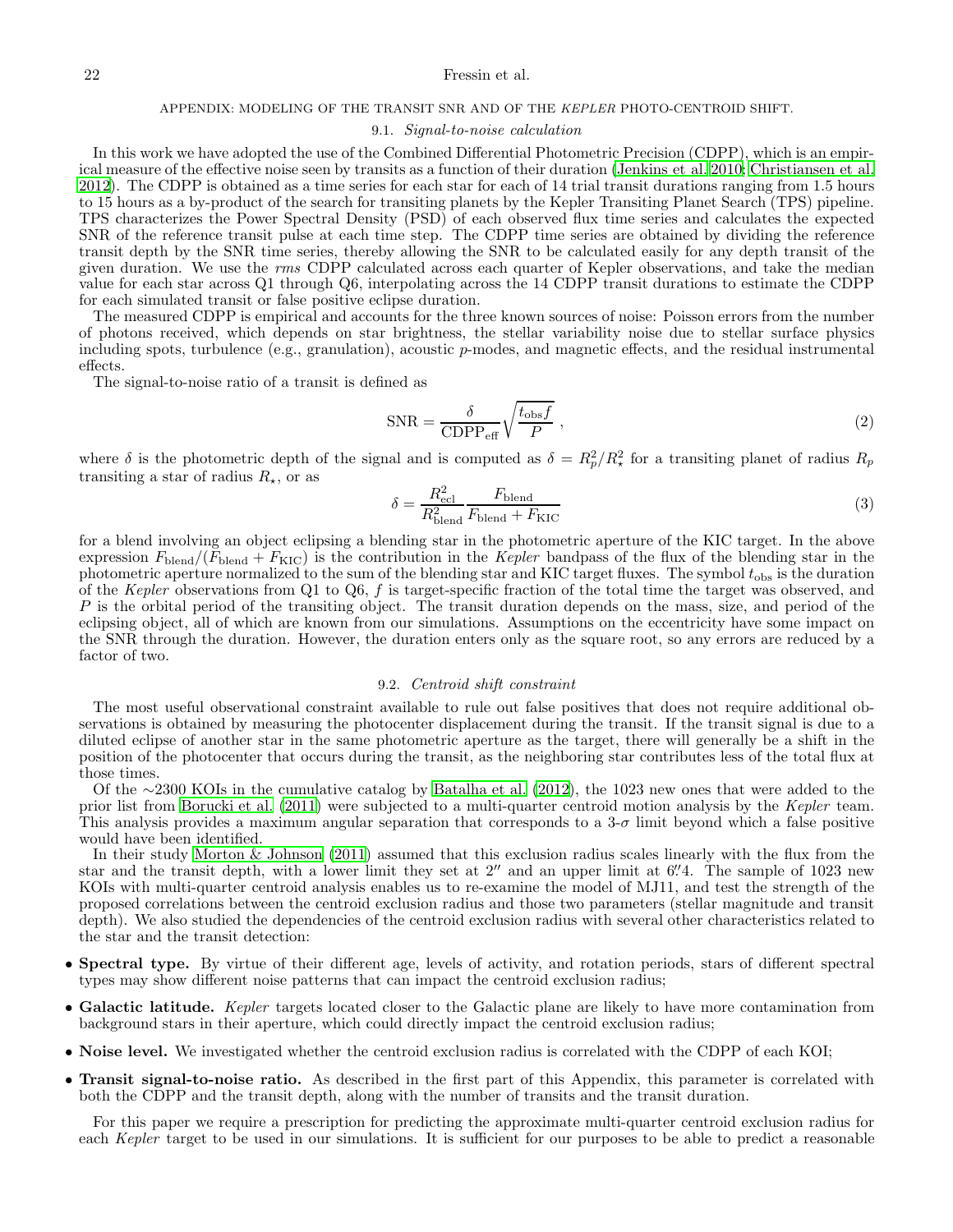range for this quantity. Figure [12](#page-23-0) shows that the centroid exclusion radius has a large scatter, regardless of which parameter we display it against. Median values in appropriate bins do not appear to show any correlation with the spectral type (or equivalently stellar mass  $M_{\star}$ ), Galactic latitude, or the CDPP. The centroid exclusion radius shows only a weak correlation with the Kepler magnitude, but different from the linear correlation with the flux proposed by MJ11: there is little variation except for the faintest bin  $(Kp > 15.8 \text{ mag})$ , which is likely due to the higher background noise level, and for the brightest stars  $(Kp < 12 \text{ mag})$ , due to the fact that Kepler stars saturate below a magnitude of about 11.5 [\(Batalha et al. 2012\)](#page-17-1). The clearest correlation in the centroid exclusion radius is with the transit depth  $(R_p/R_\star)^2$  (with a Pearson correlation coefficient of -0.1), and with the transit SNR (with a Pearson correlation coefficient of −0.08), which is of course highly correlated with the transit depth (Eq. [\[2\]](#page-21-0)).

In order to make use of this correlation with the transit SNR for our simulations, and at the same time to account for the large scatter present in that correlation, we proceeded as follows. We first computed the SNR of each false positive scenario we simulated using Eq. [\[2\]](#page-21-0), and we then selected a random exclusion radius from the sub-sample of the 1023 KOIs having a SNR within 10% of the one of this false positive. This is the exclusion radius we used for our emulation of the *Kepler* vetting procedure.